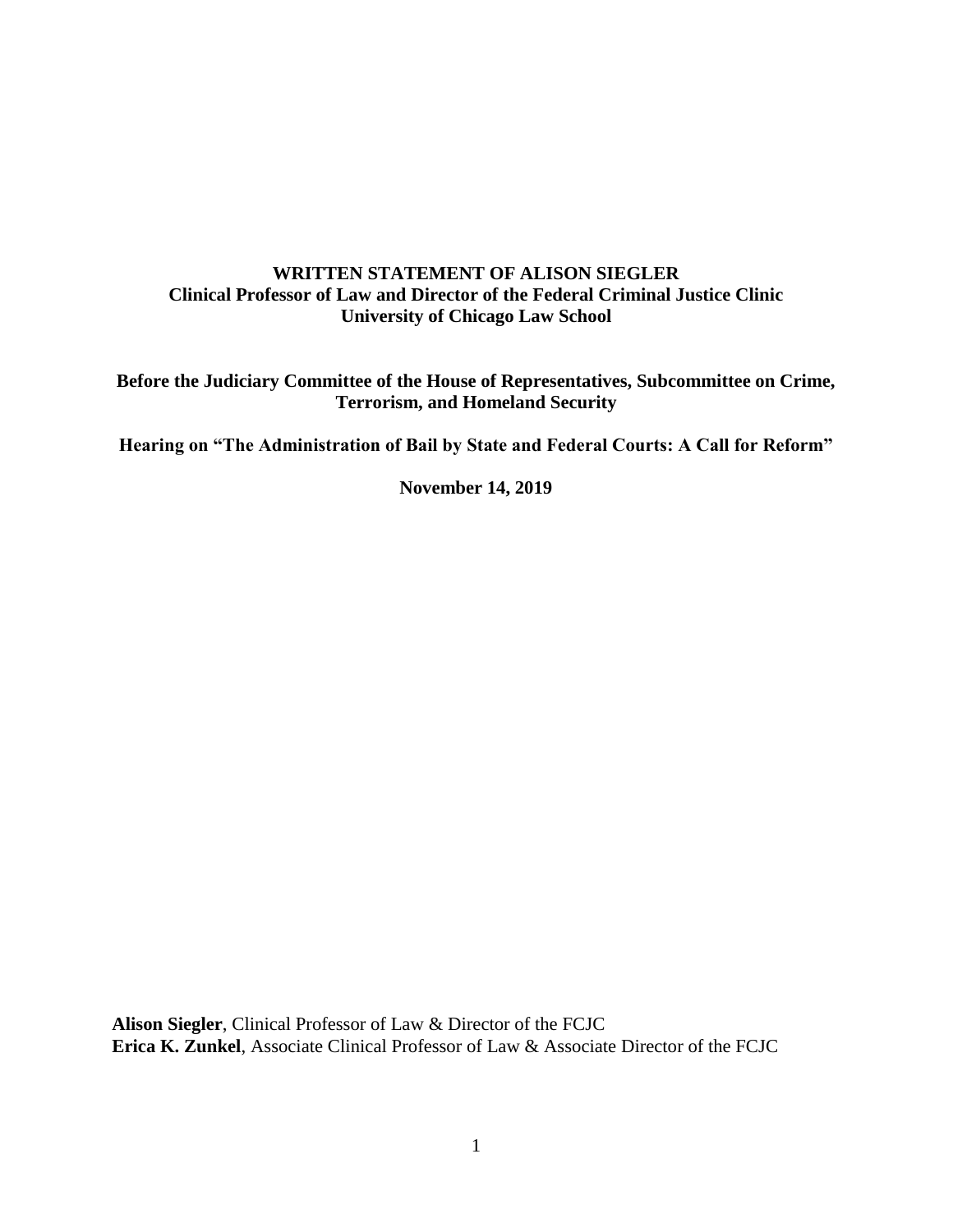| I. | Certain Provisions of § 3142(f) Should be Eliminated or Made Discretionary 3      |                                                                                                                                                                      |  |
|----|-----------------------------------------------------------------------------------|----------------------------------------------------------------------------------------------------------------------------------------------------------------------|--|
| П. |                                                                                   | The Standard for Detention at the Initial Appearance Should Be Clarified and                                                                                         |  |
|    | A.<br><b>B.</b>                                                                   | The BRA Should Be Modified to Clarify That Detention at the Initial Appearance<br>The BRA Should Specify a Standard and Burden of Proof for Detention Based on Risk  |  |
|    | III. The BRA Should Be Reorganized and Reformatted to Provide Much-Needed Clarity |                                                                                                                                                                      |  |
|    |                                                                                   |                                                                                                                                                                      |  |
| V. |                                                                                   |                                                                                                                                                                      |  |
|    | A.<br><b>B.</b>                                                                   | Detention Based on Flight Risk Should Only Be Authorized Where There Is a Real<br>Detention Based on Flight Risk Should Only Be Authorized When There is a High      |  |
|    |                                                                                   | VI. The Presumptions of Detention Should be Clarified and Modified.  13                                                                                              |  |
|    | A.<br><b>B.</b><br>C.                                                             | Clarify the Presumptions to Grant Judges More Discretion and Bring the Statute In<br>Eliminate or Substantially Limit The Presumption Of Detention That Specifically |  |
|    |                                                                                   |                                                                                                                                                                      |  |
|    | A.                                                                                | Congress Intended Only a Small Minority of Defendants to Be Detained Based on<br>Dangerousness, and Put Procedural Protections in Place to Ensure That Happened 17   |  |
|    | <b>B.</b>                                                                         | Congress Should Modify the BRA's Definition of Dangerousness 18                                                                                                      |  |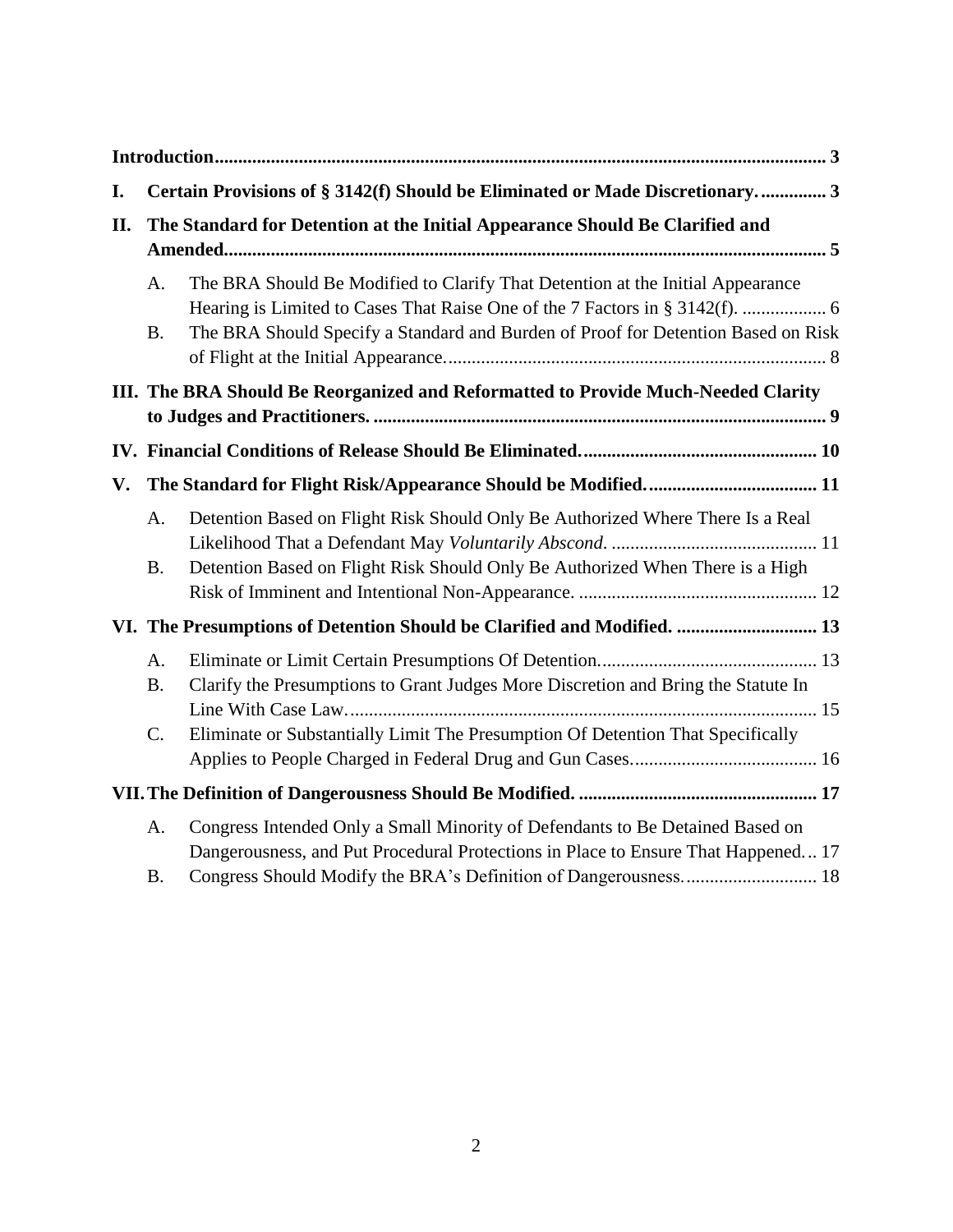## **Introduction**

<span id="page-2-0"></span>There is widespread agreement that the cash bail system is broken, and there is a robust reform movement afoot at the state level to eliminate money bail. The federal pretrial detention system is in crisis, too, but its problems have been largely overlooked, even by federal legislators. The Bail Reform Act of 1984 (BRA or "the Act") results in the pretrial detention of far too many people because it is overbroad, confusing, and targets low-risk defendants for detention. Legislative reform is needed to address this crisis.

In fall 2018, the Federal Criminal Justice Clinic (FCJC) created a Federal Bail Reform Project that is having far-reaching local and national impact. FCJC Director Alison Siegler and Associate Director Erica Zunkel conceived of this project out of a concern that pretrial release and detention practices in federal court deviated from the legal requirements of the Bail Reform Act.

To delve deeper into the source of the problems, the FCJC designed what appears to be the first courtwatching project ever undertaken in federal court anywhere in the country. Volunteers observed 170 federal bail-related hearings in Chicago over the course of 10 weeks. The clinic watched both types of federal bail hearings: Initial Appearance hearings and Detention Hearings. The clinic gathered and logged detailed information about each hearing, including whether defendants were being illegally detained and whether the government was requesting detention for reasons not authorized anywhere in the statute. The clinic's courtwatching revealed significant problems in the implementation of the Bail Reform Act in practice. In the wake of our courtwatching, we met with Federal Public Defenders around the country and learned that many of the problems we had observed in Chicago were happening elsewhere in the country. Although judges, prosecutors, and the defense bar are changing their approach to bail-related issues in response to our Federal Bail Reform Project, it is clear that changing the culture of federal bail is not enough; legislative reform is urgently needed.

#### <span id="page-2-1"></span>**I. Certain Provisions of § 3142(f) Should be Eliminated or Made Discretionary.**

Under the BRA, if the prosecutor charges any offense that is listed in §  $3142(f)(1)$  and seeks detention at the Initial Appearance, detention is mandatory. In determining what types of offenses authorize detention at the Initial Appearance, § 3142(f) sweeps too broadly and unnecessarily cabins judicial discretion.

The simplest fix would be to entirely eliminate certain categories of offenses listed in § 3142(f), including drug offenses under § 3142(f)(1)(C) and cases involving flight risk concerns under § 3142(f)(2)(A). This fix alone would bring skyrocketing detention rates under control. According to United States Sentencing Commission data, approximately 68% of federal cases in 2018 appear to qualify for detention under § 3142(f)(1) (excluding immigration cases).<sup>1</sup> This fix

<sup>1</sup> U.S. SENT. COMM., *2018 Annual Report and Sourcebook* 45

<sup>(2018),</sup> [https://www.ussc.gov/sites/default/files/pdf/research-and-publications/annual-reports-and](https://www.ussc.gov/sites/default/files/pdf/research-and-publications/annual-reports-and-sourcebooks/2018/2018-Annual-Report-and-Sourcebook.pdf)[sourcebooks/2018/2018-Annual-Report-and-Sourcebook.pdf.](https://www.ussc.gov/sites/default/files/pdf/research-and-publications/annual-reports-and-sourcebooks/2018/2018-Annual-Report-and-Sourcebook.pdf) This number was calculated using the total number of federal cases in 2018 (69,245) and subtracting the number of immigration cases (23,883). That results in 45,542 federal cases. Using the Sentencing Commission's "type of crime" breakdown, 30,900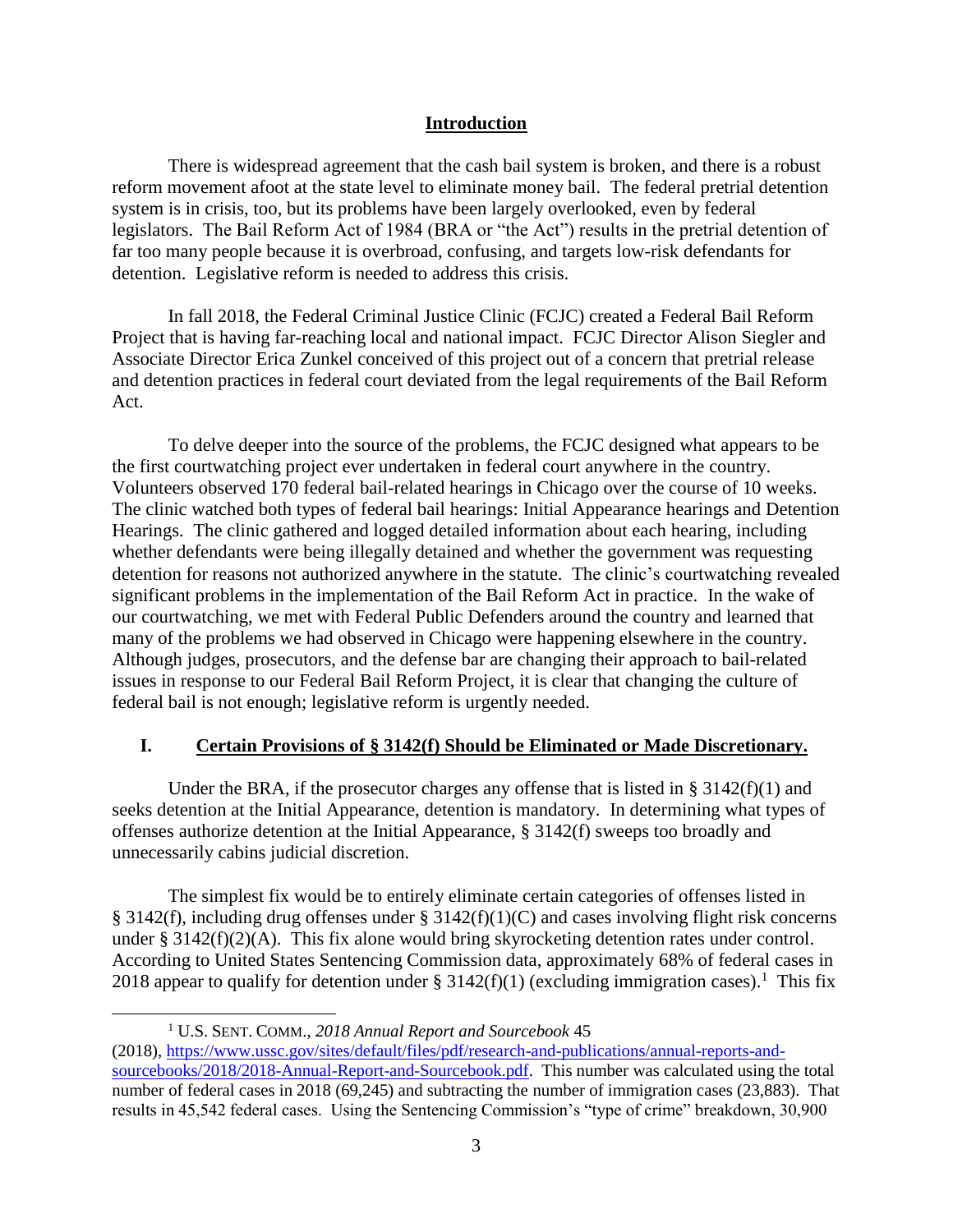would not have detrimental effects on public safety given the data showing lower federal detention rates are not accompanied by any increase in reoffending or failure to appear.<sup>2</sup> Moreover, the mandatory detention provisions in § 3142(f) were created when the crime rate was much higher and are no longer necessary in the current climate.<sup>3</sup>

Alternatively, for certain categories of offenses—including drug offenses and cases involving flight risk concerns—detention at the Initial Appearance should be discretionary rather than mandatory. This change would shift the locus of discretion from prosecutors to judges, giving judges the authority to decide whether detention at the Initial Appearance is warranted.

Regardless, mandatory detention that rests solely in the hands of the government must be reevaluated and limited. There are reasons to be concerned with a regime that makes the prosecutor's charging decision the sole determinant of detention at the Initial Appearance and removes all discretion from judges at this stage. Recent empirical research shows that prosecutors' charging decisions are the major driver of mass incarceration in the state system.<sup>4</sup> Further support for shifting the locus of discretion from prosecutors to judges at the Initial Appearance can be found in a growing body of research in the federal system showing that prosecutorial charging decisions create sentencing disparities—including racial disparities—and arguing for increased judicial discretion in the sentencing arena.<sup>5</sup>

 $\overline{a}$ 

<sup>3</sup> *See* John Pfaff, *Locked In* 72 (2017) ("The crime decline since 1991 has been dramatic. Between 1991 and 2008, violent crime fell by 36% and property crime by 31%. By the end of 2014, both violent and property crime declined another 14%.").

<sup>4</sup> *See* Pfaff, *supra* note 3, at 72. ("I had expected to find that changes at every level—arrests, prosecutions, admissions, even time served had pushed up prison populations. Yet across a wide number and variety of states, . . . the only thing that really grew over time was the rate at which prosecutors filed felony charges against arrestees."); *id.* at 72–73 ("Between 1994 and 2008, the number of felony cases in my sample rose by almost 40%, from 1.4 million to 1.9 million. . . . In short, between 1994 and 2008, the number of people admitted to prison rose by about 40%, from 360,000 to 505,000, and almost all of that increase was due to prosecutors bringing more and more felony cases against a diminishing pool of arrestees.").

<sup>5</sup> *See* Sonja B. Starr and M. Marit Rehavi, *Mandatory Sentencing and Racial Disparity: Assessing the Role of Prosecutors and the Effects of* Booker, 123 Yale L.J. 2, 48 (2013) (prosecutorial "charging decisions appear to be the major driver of sentencing disparity," including racial disparities); *see also id.* at 31 ("Our research thus suggests that the post-arrest justice process—especially mandatory minimum charging—introduces sizeable racial disparities."); *id.* at 78 ("[W]e are particularly concerned about proposals to respond to sentencing disparities by restoring tighter constraints on sentencing, especially those that entail expanding mandatory minimums" and thus moving the locus of discretion from judges to prosecutors); Crystal S. Yang, *Have Inter-judge Sentencing Disparities Increased in an Advisory* 

federal cases appear to qualify for detention under one of the  $\S 3142(f)(1)$  case categories, which equals 67.8% of all non-immigration cases.

<sup>&</sup>lt;sup>2</sup> Court data shows that the five federal districts with the lowest release rates (average  $20.5\%$ ) have a failure to appear rate of 1.44%, while the five districts with the highest release rates (average 69.94%) have a failure to appear rate of 1.37%. *See* ADMIN. OFF. U.S. COURTS, *Judicial Business: Federal Pretrial Services Tables*, Table H-15 (Sept. 30, 2018). The five districts with the lowest release rates have an average re-arrest rate of 0.59%, while the five districts with the highest release rates have an average re-arrest rate of 1.04%. *Id.* (The districts with the lowest release rates are the S.D. California, W.D. Arkansas, E.D. Tennessee, D. Puerto Rico, and S.D. Texas; the districts with the highest release rates are D. Guam, W.D. Washington, M.D. Alabama, E.D. Wisconsin, and D. Hawaii. *Id.*)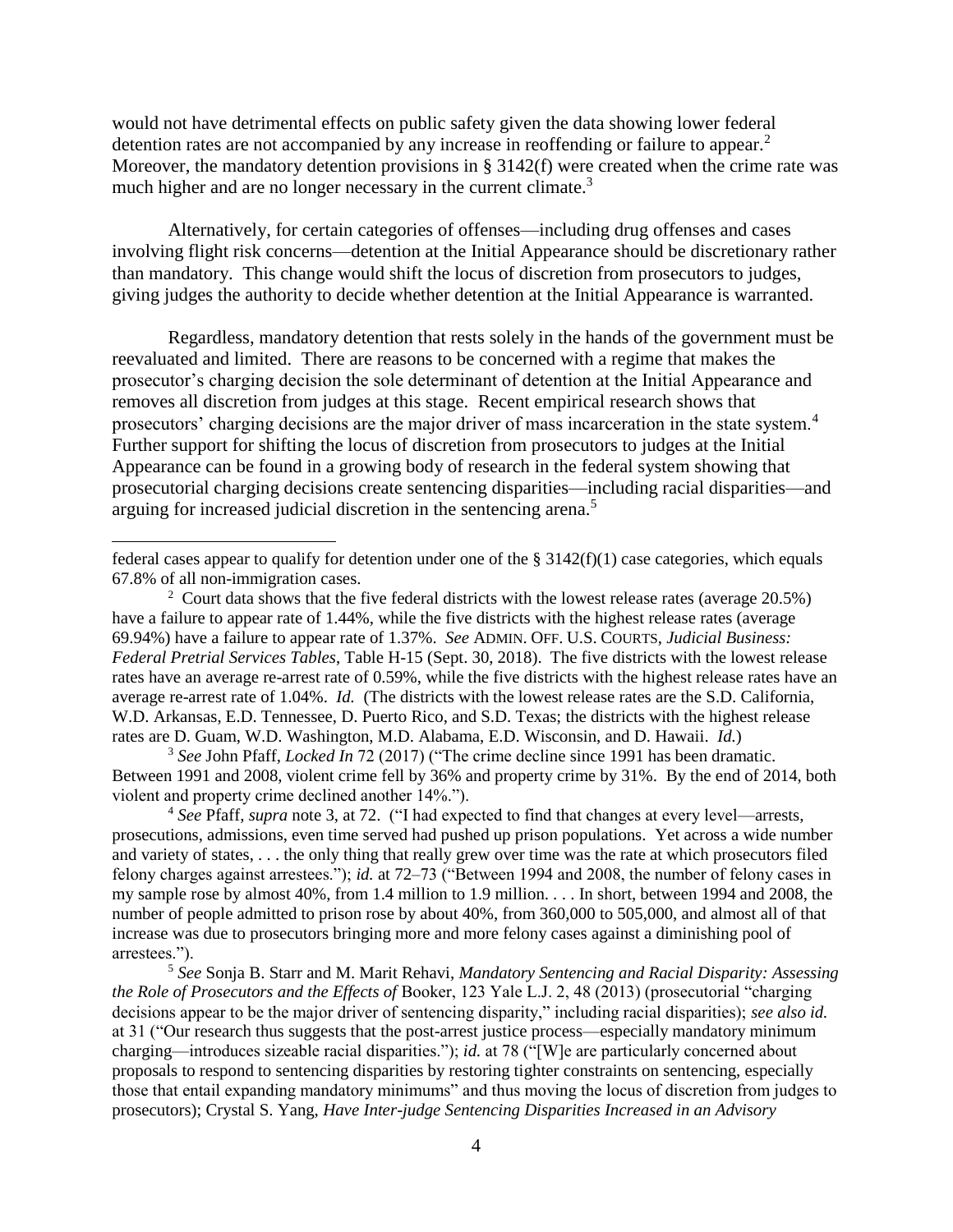Alternative limitations could be placed on the current  $\S 3142(f)(1)$  categories to shift discretion from prosecutors to judges. For example, some of the  $\S 3142(f)(1)$  categories could be limited to people with more serious criminal histories, or to people who have reoffended while on pretrial release in the past. This latter limitation echoes  $\S 3142(e)(2)$ , which creates a presumption of detention for people who have previously reoffended while on pretrial release. Such a recidivist limitation would also support Congress's intent to target those who commit new offenses while on release. Alternatively, the § 3142(f) categories could be limited to those facing mandatory minimum penalties.

## <span id="page-4-0"></span>**II. The Standard for Detention at the Initial Appearance Should Be Clarified and Amended.**

A key reason the Supreme Court upheld the Bail Reform Act as constitutional in *United States v. Salerno* was because the statute only authorizes detention at the Initial Appearance under certain limited circumstances.<sup>6</sup> Specifically,  $\S 3142(f)$  limits the circumstances under which a person can be detained at the Initial Appearance to "extremely serious offenses."<sup>7</sup>

Congress intended § 3142(f) to serve as a gatekeeper to detention, and the Supreme Court upheld the statute in reliance on the limitations in that section. The BRA only authorizes pretrial detention at the Initial Appearance hearing when one of 7 enumerated factors in § 3142(f) is met. It was these limitations, among others, that led the Court to conclude that the Act was "regulatory in nature, and does not constitute punishment before trial in violation of the Due Process Clause."<sup>8</sup> The *Salerno* Court further relied on the narrow limitations in § 3142(f) in another component of its substantive Due Process ruling, its conclusion that "the government's interest in preventing crime by arrestees is both legitimate and compelling."<sup>9</sup>

Caselaw further supports § 3142(f)'s role as a gatekeeper. Since the Supreme Court decided *Salerno*, every court of appeals to address the issue agrees that it is illegal to detain someone—or even hold a Detention Hearing—unless the government affirmatively invokes one of the § 3142(f) factors.<sup>10</sup>

9 *Id*. at 749.

*Guidelines Regime? Evidence from Booker*, 89 N.Y.U. L. Rev. 1268, 1278–79, 1323–26 (2014) (finding "that the application of a mandatory minimum is a large contributor to interjudge and interdistrict [sentencing] disparities," explaining that eliminating mandatory minimums would "reduc[e] unwarranted disparities in sentencing," and arguing that "any proposal that contemplates shifting power to prosecutors will likely exacerbate unwarranted disparities").

<sup>6</sup> 481 U.S. 739, 747 (1987).

<sup>7</sup> *Id*. at 750; *see also id.* at 747 ("The Bail Reform Act *carefully limits the circumstances under which detention may be sought* to the most serious crimes. *See* 18 U.S.C. § 3142(f) (*detention hearings available if* case involves crime of violence, offenses for which the sentence is life imprisonment or death, serious drug offenders, or certain repeat offenders).") (emphasis added).

<sup>8</sup> *Id*. at 748.

<sup>10</sup> *See, e.g., United States v. Ploof*, 851 F.2d 7, 11 (1st Cir. 1988) ("Congress did not intend to authorize preventive detention unless the judicial officer first finds that one of the § 3142(f) conditions for holding a Detention Hearing exists."); *United States v. Friedman*, 837 F.2d 48, 49 (2d Cir. 1988); *United States v. Himler*, 797 F.2d 156, 160 (3d Cir. 1986); *United States v. Byrd*, 969 F.2d 106, 109 (5th Cir.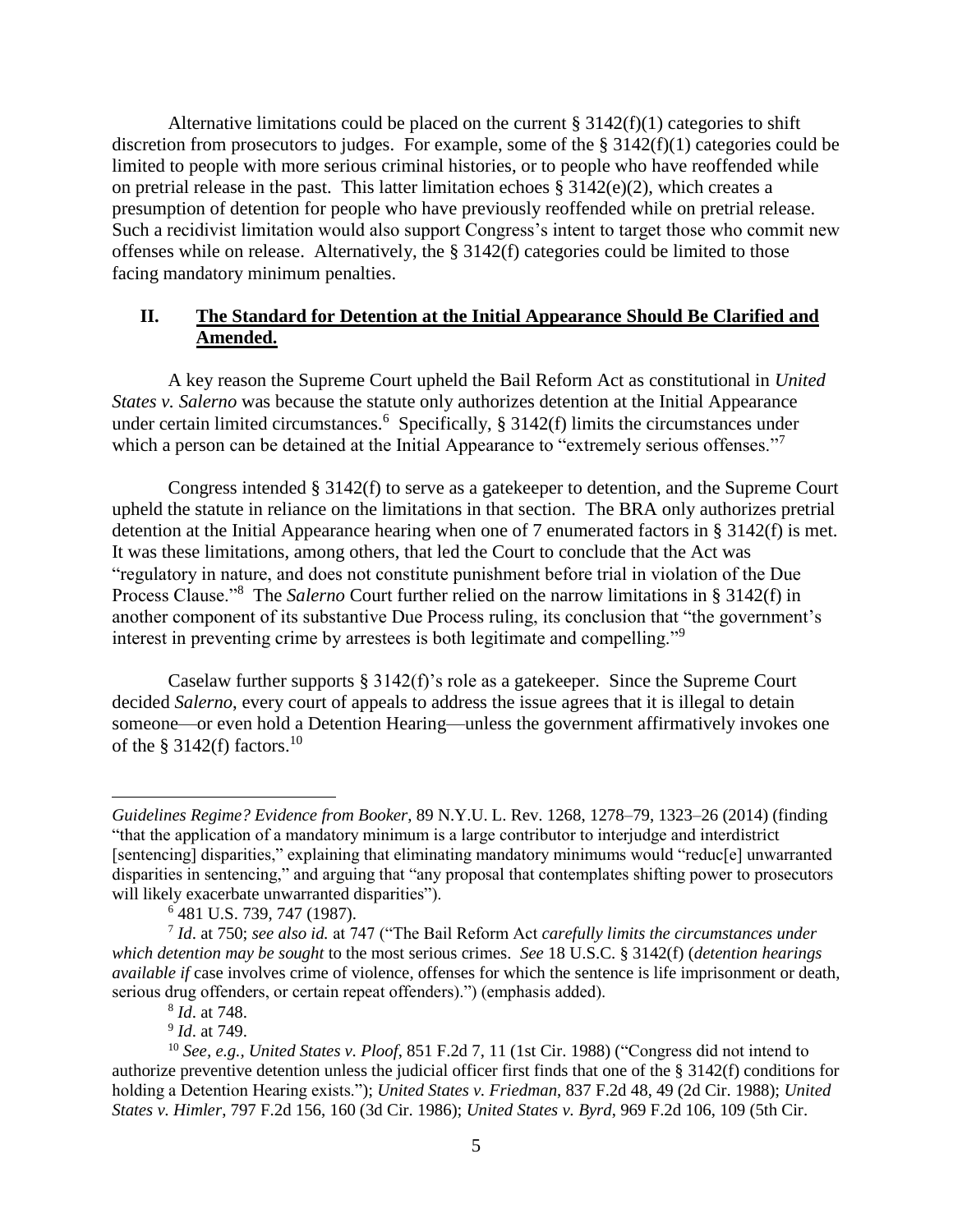In practice, however, judges and the government misunderstand and disregard the limitations § 3142(f) places on detention. At times, this issue results in people being illegally detained at the Initial Appearance when, in fact, there is no statutory basis for detention. When this happens, the Act as applied becomes unconstitutional. The disregard for  $\S 3142(f)$ 's gatekeeping role also illustrates a broader problem, which is that the practice at detention proceedings has become untethered from the statute.

Our courtwatching confirmed that the fundamental disregard for the Bail Reform Act's limitations on detention at the Initial Appearance is a serious and nationwide problem. Lack of adherence to the statute results in prosecutors requesting detention without a legal basis, and at times even leads to illegal detentions. For example, the government sought detention in 80% of the cases we observed during the first 7 weeks of our courtwatching. In approximately 95% of those cases, the government did not cite a § 3142(f) factor and instead based their detention request on reasons not authorized by the statute. $11$ 

Conversations with Chief Federal Public Defenders and other defense attorneys around the country reveal that disregard of the statute's gatekeeping provisions is a significant problem. In one federal district, prosecutors ignore the adversarial requirements of the criminal justice system and do not even appear in court at the Initial Appearance, let alone state the statutory basis for their detention requests. Instead, only the judge, defense attorney, and defendant are present at the Initial Appearance, and judges regularly detain defendants without any discussion of the statutory basis for detention. This violates the statute and the common law rule established by every court of appeals to address the issue.

Discussions with judges and practitioners further reveal that part of the problem is one of organization: The legal standard for the *first* court appearance is buried in the middle of the statute—in subsection (f)—and is lumped together with the procedures that apply at the *second* court appearance, the Detention Hearing. Clarifying  $\S 3142(f)$ 's application and requirements would reduce or eliminate these problems, put the Act on stronger constitutional footing, and bring it back in line with the drafters' intent.

#### <span id="page-5-0"></span>**A. The BRA Should Be Modified to Clarify That Detention at the Initial Appearance Hearing is Limited to Cases That Raise One of the 7 Factors in § 3142(f).**

The plain language of the statute demonstrates that the BRA only authorizes pretrial detention at the Initial Appearance hearing when one of the 7 factors in § 3142(f) is met. Section 3142(f) says: "The judicial officer shall hold a [detention] hearing" only "in a case that involves" one of the seven factors in § 3142(f)(1) and (f)(2). Section (f)(1) lists case-specific factors and authorizes pretrial detention in cases charging crimes of violence, drugs, guns, minor victim

 $\overline{a}$ 

<sup>1992);</sup> *United States v. Twine,* 344 F.3d 987, 987 (9th Cir. 2003); *United States v. Singleton,* 182 F.3d 7, 9 (D.C. Cir. 1999).

<sup>&</sup>lt;sup>11</sup> The clinic's courtwatching spanned 10 weeks in late 2018 and early 2019. In January 2019, our clinic conducted a training for criminal defense attorneys about the BRA and best practices at bailrelated hearings. After that training, bail practices improved. To provide the most accurate information about the problems we observed, we will reference data from the first 7 weeks of our courtwatching, before any intervention occurred.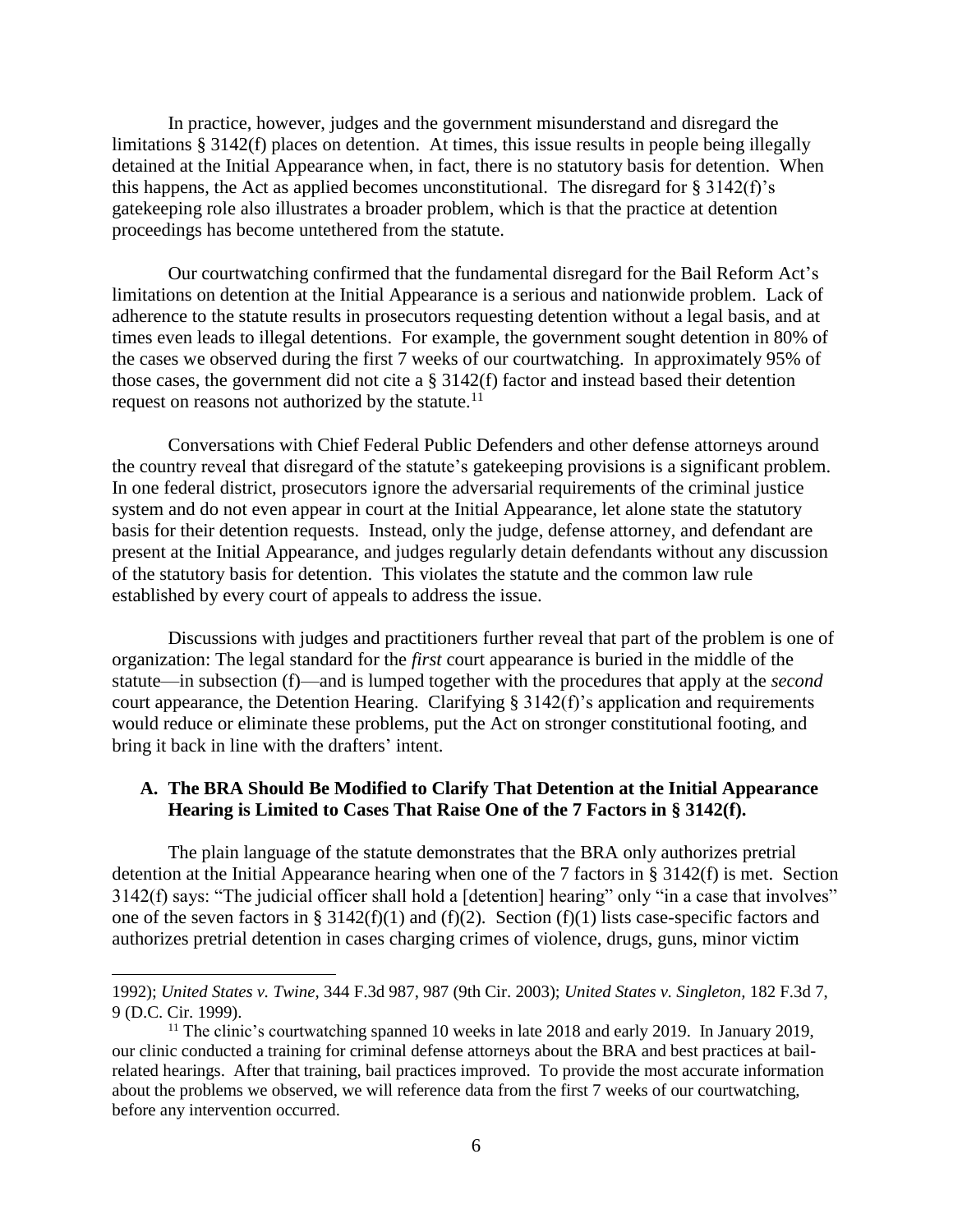offenses, and terrorism offenses, among others. Section  $(f)(2)$  authorizes detention on the grounds of "serious risk that such person will flee" or "serious risk" of obstruction of justice in the form of a threat to a witness or juror.

Despite § 3142(f)'s gatekeeping role, the government and judges often rely on impermissible factors not found in § 3142(f). There are two primary ways in which the statutory restrictions are evaded or disregarded.

First, across the country, the government often moves for detention on the ground that the person is a *danger to the community*, even though that is not a permissible statutory basis. The courts of appeals agree that generalized danger to the community is not a basis for detention at the Initial Appearance because it is not one of the enumerated  $\S 3142(f)$  factors.<sup>12</sup> Judges nevertheless grant detention on dangerousness grounds.

Second, the government often moves for detention on the ground that the person is an ordinary "risk of flight," which is also not a permissible statutory basis for detention. Rather, the statute only authorizes detention if there is a "*serious risk* that [the defendant] will flee."<sup>13</sup> There is some risk of flight in every criminal case; according to a basic canon of statutory interpretation, the term "serious risk" means that the risk must be more significant.<sup>14</sup> Moreover, the government rarely, if ever, presents any evidence to support its allegation that the risk that a particular person will flee rises to the level of a "serious risk." In fact, the Senate's 1983 report makes clear that detention based on serious risk of flight should only occur only in *extreme and unusual cases*. 15 Congress surely intended judges to make findings on this issue. After all, § 3142(f)(2)(A) only authorizes detention at the Initial Appearance "in a case that involves" a "serious risk" that the person will flee. Yet judges regularly detain people under this provision in non-extreme, ordinary cases without expecting the government to substantiate its request or demonstrate that there is a "serious risk" the person will flee.<sup>16</sup>

 $\overline{a}$ 

<sup>16</sup> For example, a federal magistrate judge in the District of Puerto Rico detained a defendant based on ordinary "risk of flight," even though no § 3142(f)(1) factor was met and there was no determination that the defendant posed a "serious risk of flight" as required by the statute, and despite clear First Circuit authority to the contrary. *United States v. Martinez-Machuca*, 18-cr-568 (D.P.R. April 30, 2019) at 5–6 (acknowledging that First Circuit law only authorizes detention when "one of the

<sup>12</sup> *See, e.g.*, *United States v. Byrd*, 969 F.2d 106, 110 (5th Cir. 1992) ("[W]e find ourselves in agreement with the First and Third Circuits: a defendant's threat to the safety of other persons or to the community, standing alone, will not justify pre-trial detention.").

 $13 \text{ }$  \$ 3142(f)(2)(A) (emphasis added).

<sup>14</sup> *See Corley v. United States*, 556 U.S. 303, 314 (2009) ("One of the most basic interpretative canons" is "that a statute should be construed so that effect is given to all its provisions, so that no part will be inoperative or superfluous, void or insignificant.").

<sup>15</sup> *See Bail Reform Act of 1983: Report of the Committee on the Judiciary*, 98th Cong. 48 (1983) ("Under subsection  $f(2)$ , a pretrial Detention Hearing may be held upon motion of the attorney for the government or upon the judicial officer's own motion in three types of cases. . . . [T]hose [types] involving . . . a serious risk that the defendant will flee . . . *reflect the scope of current case law that recognizes the appropriateness of denial of release in such cases*.") (emphasis added) (citing *United States v. Abrahams*, 575 F.2d 3, 8 (1st Cir. 1978)—which held that only a "*rare case of extreme and unusual circumstances* . . . justifies pretrial detention"—as representing the "current case law").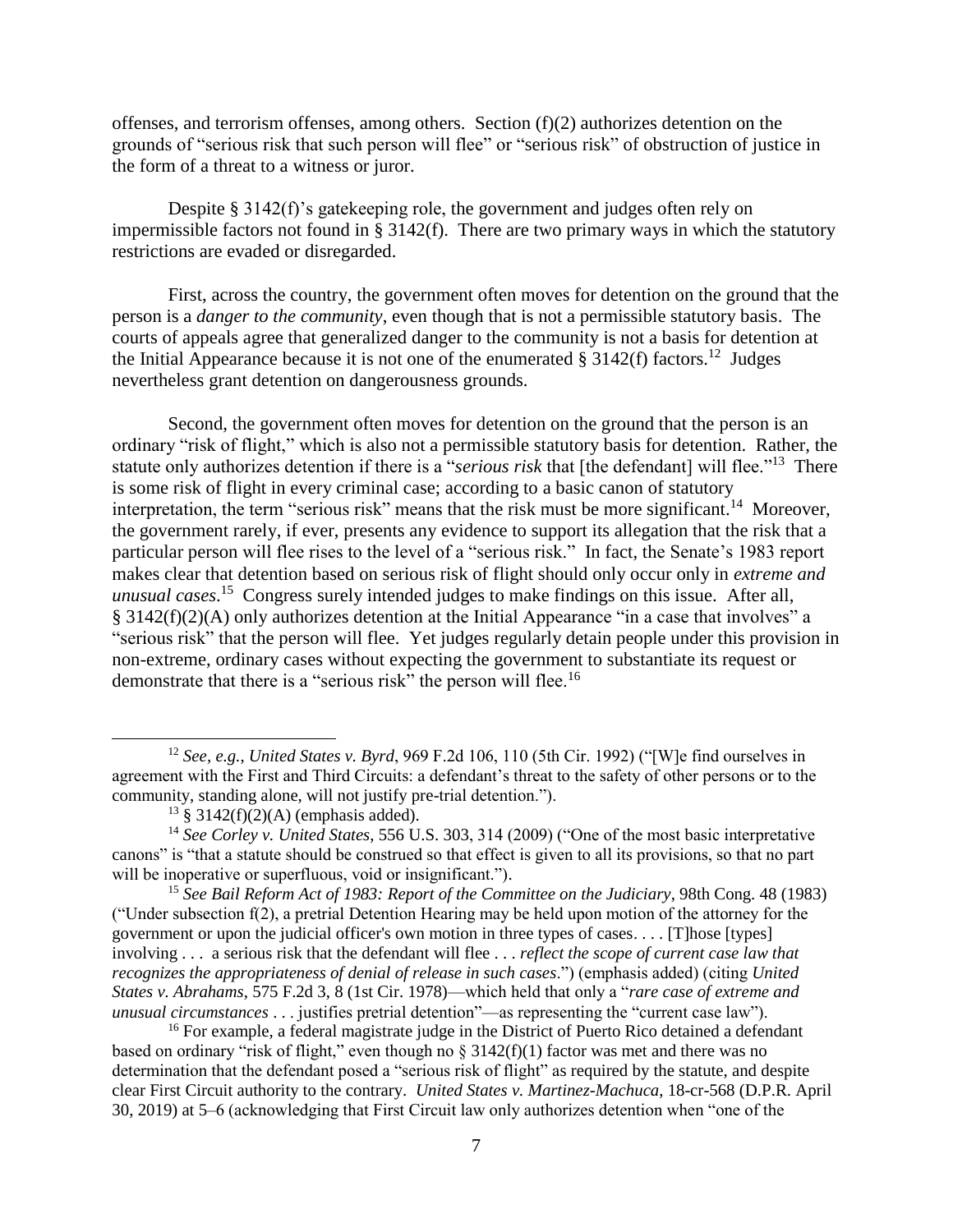We saw both of these problems repeatedly in our courtwatching and have heard similar anecdotes from defense attorneys in many federal districts. On the dangerousness issue, during the first 7 weeks of our courtwatching, the government cited danger to the community as the basis for detention in approximately 56% of the cases. Regarding flight, during that same period of courtwatching, the government cited ordinary risk of flight as the basis for detention in approximately 60% of the cases, and only provided evidence to support the request in one case. All told, the government cited improper bases for detention in 95% of cases. In many cases, a legitimate statutory basis for detention existed under § 3142(f)(1), but simply was not cited. However, in some cases there was no statutory basis for detention whatsoever.

The chart below illustrates the problem:



# Initial Appearance: Factors Cited by Gov't to

# <span id="page-7-0"></span>**B. The BRA Should Specify a Standard and Burden of Proof for Detention Based on Risk of Flight at the Initial Appearance.**

As discussed above, in practice, people are regularly detained at the Initial Appearance and held for a Detention Hearing on a mere allegation of "risk of flight," without regard to the fact that § 3142(f)(2)(A) authorizes detention only if the person poses a "serious risk that such person will flee." There is rarely any discussion by judges, the government, or the defense about the seriousness of a particular person's risk of flight.

This failure can be traced to the fact that the statute does not specify a standard or burden of proof for proving "serious risk" of flight at the Initial Appearance hearing. Courts have

<sup>§</sup> 3142(f) conditions for holding a detention hearing exists") (citing *United States v. Ploof*, 851 F.2d 7, 11 (1st Cir. 1988)).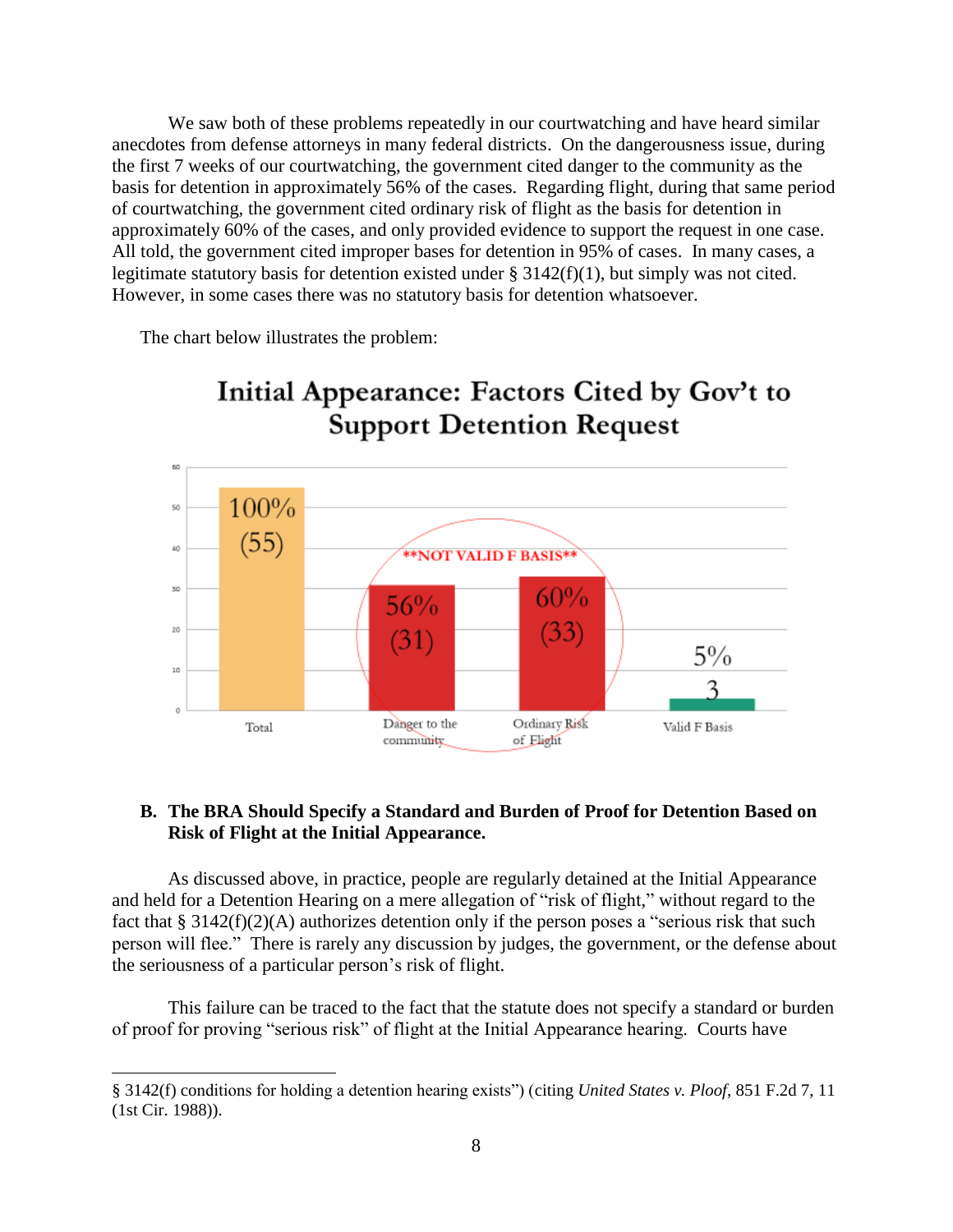expressed frustration at the statute's lack of an evidentiary requirement for proof of serious risk of flight, explaining that at the Initial Appearance, "[n]either side [prosecution or defense] provides any guidance about the quantum of evidence needed to show a serious risk of flight sufficient to warrant the holding of a Detention Hearing."<sup>17</sup> This guidance must be provided by Congress.

Without a clear standard and burden of proof,  $\S 3142(f)(2)(A)$  is not performing the gatekeeping function that Congress intended. Instead, prosecutors can detain someone on mere assertion and speculation. Relatedly, there is a risk that the government will treat the flight risk provision in § 3142(f)(2)(A) as a catch-all and will "move for detention as . . . [an] end run around subsection (f)," ignoring the narrow tailoring that led the Supreme Court to uphold the Act as constitutional.<sup>18</sup>

Practitioners report that this risk is a reality in certain jurisdictions, and the caselaw bears this out. In *United States v. Robinson*, for example, the judge criticized the government for not presenting evidence of "serious risk" of flight at the Initial Appearance. Though the government purported to be proceeding by proffer, the judge noted, "[n]othing about those statements amounts to a 'proffer' of anything . . . because no information was offered to support either allegation."<sup>19</sup>

Legislative reform is particularly important in this area, as some judges have construed the Bail Reform Act as not requiring the government to provide any evidence whatsoever of risk of flight at the Initial Appearance.<sup>20</sup> During our courtwatching, when the government asked for detention based on ordinary "risk of flight," they virtually never cited evidence to support their request, and the judges did not require them to do so. This cannot be right, because § 3142(f)(2)(A) authorizes detention only "in a case that involves" a "serious risk" of flight, which contemplates at least some kind of judicial finding. Clear guidance from Congress is needed to require the government to provide a sufficient evidentiary basis to support detention.

## <span id="page-8-0"></span>**III. The BRA Should Be Reorganized and Reformatted to Provide Much-Needed Clarity to Judges and Practitioners.**

Judges and practitioners alike lament that the Bail Reform Act is badly organized, difficult to follow, and does not proceed in a logical order. For example, judges and practitioners do not understand the limitations on detention at the Initial Appearance, perhaps in part because the relevant provision comes in the middle of the statute—in subsection (f)—rather than towards the beginning. The confusion may also arise because one part of § 3142(f) discusses the legal standard for the Initial Appearance hearing, while another part lists the standards and procedures for the Detention Hearing. The Act needs to be reorganized so that the text proceeds in the order in which the legal issues arise during the two bond-related court proceedings, the Initial

<sup>17</sup> *United States v. Lizardi-Maldonado*, 275 F. Supp. 3d 1284, 1288–89 (D. Utah 2017).

<sup>18</sup> *United States v. Gibson*, 384 F. Supp. 3d 955, 964 (N.D. Ind. 2019).

<sup>19</sup> 710 F. Supp. 2d 1065, 1088 (D. Neb. 2010).

<sup>20</sup> *See, e.g.*, *United States v. Baltazar-Martinez*, No. 19-20439, 2019 WL 3068176, at \*2 (E.D. Mich. July 12, 2019) (noting "the Government is not required to make an evidentiary proffer before a Detention Hearing can even be set, and such a requirement is not supported by the statute").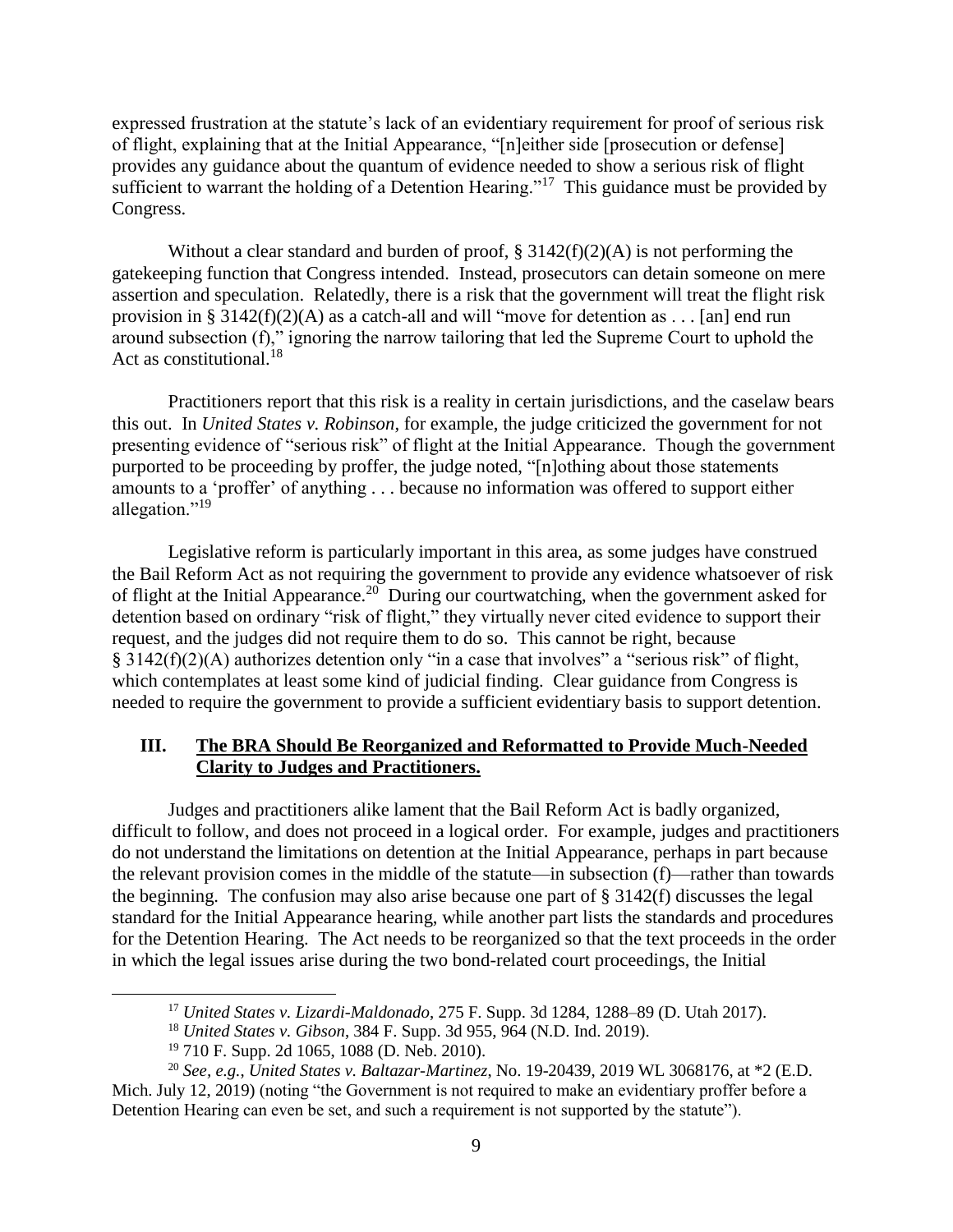Appearance hearing and the Detention Hearing. Subsections and headings should also be added to further clarify the meaning of the Act.

# <span id="page-9-0"></span>**IV. Financial Conditions of Release Should Be Eliminated.**

The BRA should be modified to prohibit all financial conditions of release. Such a modification would bring the Act back in line with Congress's original intent of preventing judges from imposing financial conditions that lead poor people to be detained while wealthy people can buy their freedom.

The purpose of the Bail Reform Act of 1966 was to "revise the practices relating to bail to assure that all persons, regardless of their financial status, shall not needlessly be detained pending their appearance to answer charges, to testify, or pending appeal, when detention serves neither the ends of justice nor the public interest."<sup>21</sup> At the bill signing, President Lyndon Johnson reiterated harsh criticism against the system of money bond, arguing that "[b]ecause of the bail system, the scales of justice [were] weighted not with fact nor law nor mercy. They [were] weighted with money."<sup>22</sup> The Bail Reform Act of 1984 continued to work towards the elimination of detention based solely on inability to pay. To effectuate this intent, § 3142(c)(2) states, "The judicial officer may not impose a financial condition that results in the pretrial detention of the person." The purpose of  $\S 3142(c)(2)$  was to ensure that "the judicial officer may not impose excessive bail as a means of detaining the individual" was an "unauthorized" practice.<sup>23</sup>

However, the Act also contains and endorses a panoply of financial restrictions and conditions that privilege the wealthy over the poor.<sup>24</sup> These provisions enable judges to impose conditions that are dependent on, or proxies for, a person's financial means. The data make clear that, for some people, the scales of justice are still weighted with money. For example, nearly 10% of federal defendants detained pretrial are held because they cannot post a secured bond.<sup>25</sup>

In practice, some of the Act's financial provisions result in de facto detention. For example, in some federal districts, judges will not authorize a defendant's family member to serve as a third-party custodian and/or co-signer of a bond unless that person can demonstrate that they are a solvent surety. Federal judges elsewhere refuse to release defendants unless they pay cash bonds or post real property as security for their release, in spite of § 3142(c)'s mandate.

<sup>21</sup> Pub. L. No. 89-465, 80 Stat. 214, 214 (1996).

<sup>22</sup> *See* Lyndon B. Johnson, President of the United States, *Remarks at the Signing of the Bail Reform Act of 1966*, (June 22, 1966)[, https://www.presidency.ucsb.edu/ws/?pid=27666.](https://www.presidency.ucsb.edu/ws/?pid=27666)

<sup>23</sup> *Bail Reform Act Hearings Before the Subcommittee on Courts, Civil Liberties, and the Administration of Justice of the Committee on the Judiciary House of Representatives*, 98th Cong. 243 (1984) [hereinafter 1984 Hearings] (testimony of Ira Glasser).

<sup>&</sup>lt;sup>24</sup> See 18 U.S.C. § 3142(c)(1)(B)(xi)–(xii) (listing "execut[ing] a bail bond with solvent sureties" and agreeing to forfeit "property of a sufficient unencumbered value, including money" as permissible conditions of release);  $\S 3142(g)(4)$  (authorizing a judge to inquire into the source of property in considering the conditions of release in § 3142(c)(1)(B)(xi)–(xii)).

<sup>25</sup> Thomas H. Cohen, *Pretrial Release and Misconduct in Federal District Courts, 2008-2010* at 6–7, Special Report, U.S. Dep't of Justice Bureau of Justice Statistics (2012), [https://perma.cc/4LT8-](https://perma.cc/4LT8-YPX8) [YPX8.](https://perma.cc/4LT8-YPX8)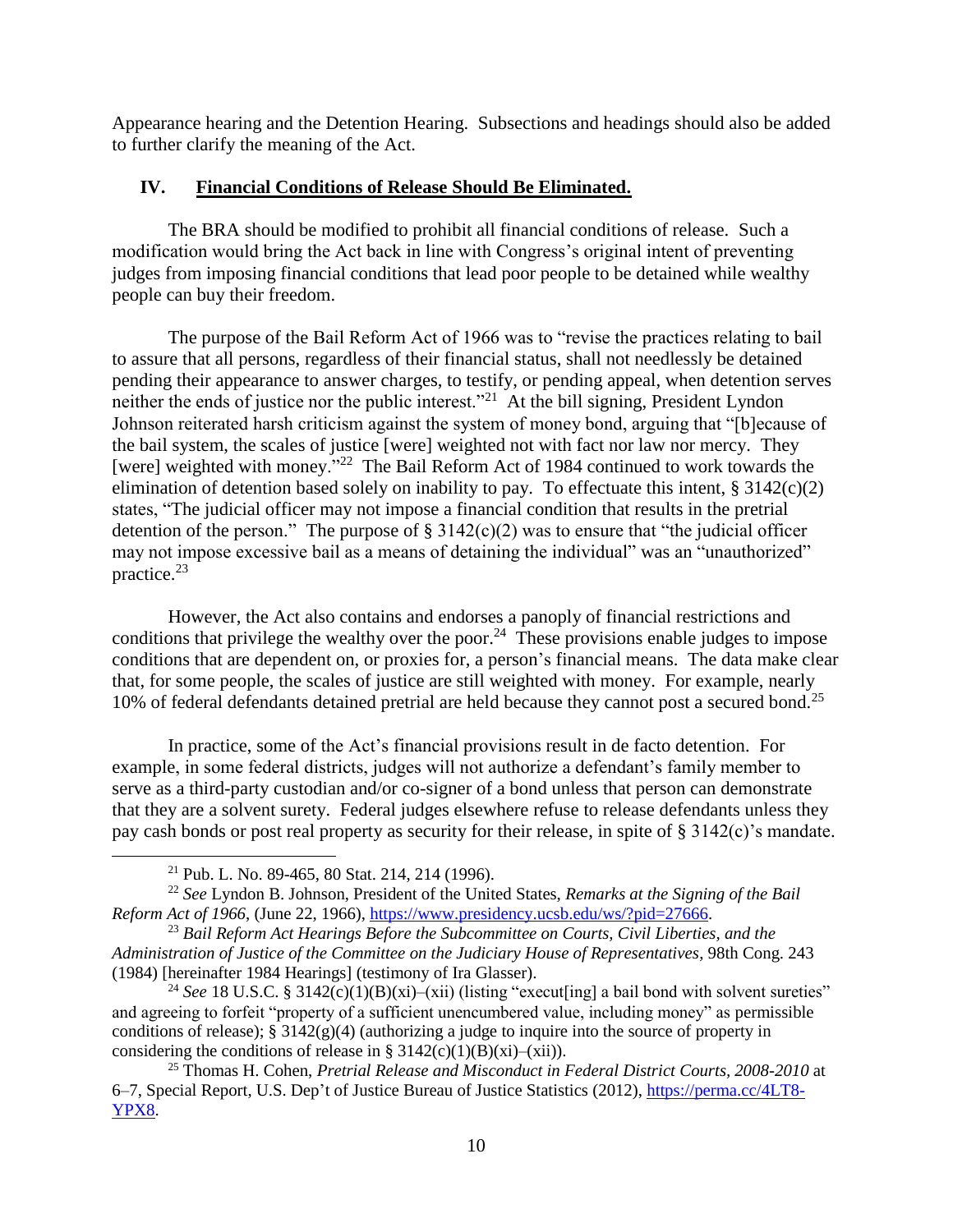In addition, indigent defendants released on bond are sometimes ordered to pay costs associated with mandatory conditions of release, such as the cost of electronic monitoring.

The Act should be amended to make clear that the imposition of financial conditions is flatly impermissible. Such a bright line rule will do a far better job of effectuating the drafters' intent. It will also avoid the injustice—not to mention the constitutional minefields—of a regime that conditions liberty on a person's financial means.<sup>26</sup>

# <span id="page-10-0"></span>**V. The Standard for Flight Risk/Appearance Should be Modified.**

Currently, the BRA authorizes detention at the Initial Appearance under § 3142(f) if there is a "serious risk that such person will flee." The BRA authorizes continued detention at the Detention Hearing under § 3142(e) if a judge finds that "no condition or combination of conditions will reasonably assure the appearance of the person as required."

## <span id="page-10-1"></span>**A. Detention Based on Flight Risk Should Only Be Authorized Where There Is a Real Likelihood That a Defendant May** *Voluntarily Abscond***.**

The BRA should be modified to authorize detention for flight risk only where there is a serious likelihood that someone will voluntarily abscond. Legal scholars and criminologists have recently advocated for a clearer delineation between the small number of "defendants who are expected to flee a jurisdiction" and the "much larger group" of people who are simply attendance risks due to poverty, transportation barriers, and lack of resources.<sup>27</sup> Increasingly, scholarship recognizes that "some nonappearances are more problematic than others"<sup>28</sup> and

 $\overline{a}$ 

<sup>&</sup>lt;sup>26</sup> The legality of cash bail is being aggressively litigated around the country. On June 1, 2018, the Fifth Circuit struck down as unconstitutional the cash bail system in Harris County, Texas, because the "state of affairs [where a wealthy arrestee is able to post bond while an identical indigent arrestee cannot] violates the equal protection clause." *See ODonnell v. Harris County*, 892 F.3d 147, 163 (5th Cir. 2018). Similarly, on June 11, 2019, a federal judge granted a preliminary injunction, enjoining the City of St. Louis, Missouri from "enforcing any monetary condition of release that results in detention solely by virtue of an arrestee's inability to pay" unless "detention is necessary because there are no less restrictive alternatives to ensure the arrestee's appearance or the public's safety." *See Dixon v. City of St. Louis,* No. 4:19-CV-0112-AGF, 2019 WL 2437026, at \*16 (E.D. Mo. June 11, 2019). And on August 29, 2019, the Fifth Circuit ruled unanimously that the Louisiana bail system, where judges receive a cut of every monetary bond they set to fund their courts, was unconstitutional. *See Caliste v. Cantrell*, 937 F.3d 525 (5th Cir. 2019). There are other lawsuits pending that challenge the cash bail systems in Cook County, Illinois (encompassing Chicago), Davidson County, Tennessee (encompassing Nashville), and Calhoun County, Georgia, among others.

<sup>27</sup> Lauryn P. Gouldin, *Defining Flight Risk*, 85 U. Chi. L. Rev. 677, 683 (2018); *see also* Jason Tashea, *Text-message reminders are a cheap and effective way to reduce pretrial detention*, ABA JOURNAL (July 17, 2018) ("[T]he vast majority of criminal defendants are not flight risks—they're attendance risks.").

<sup>28</sup> *Id.* at 726.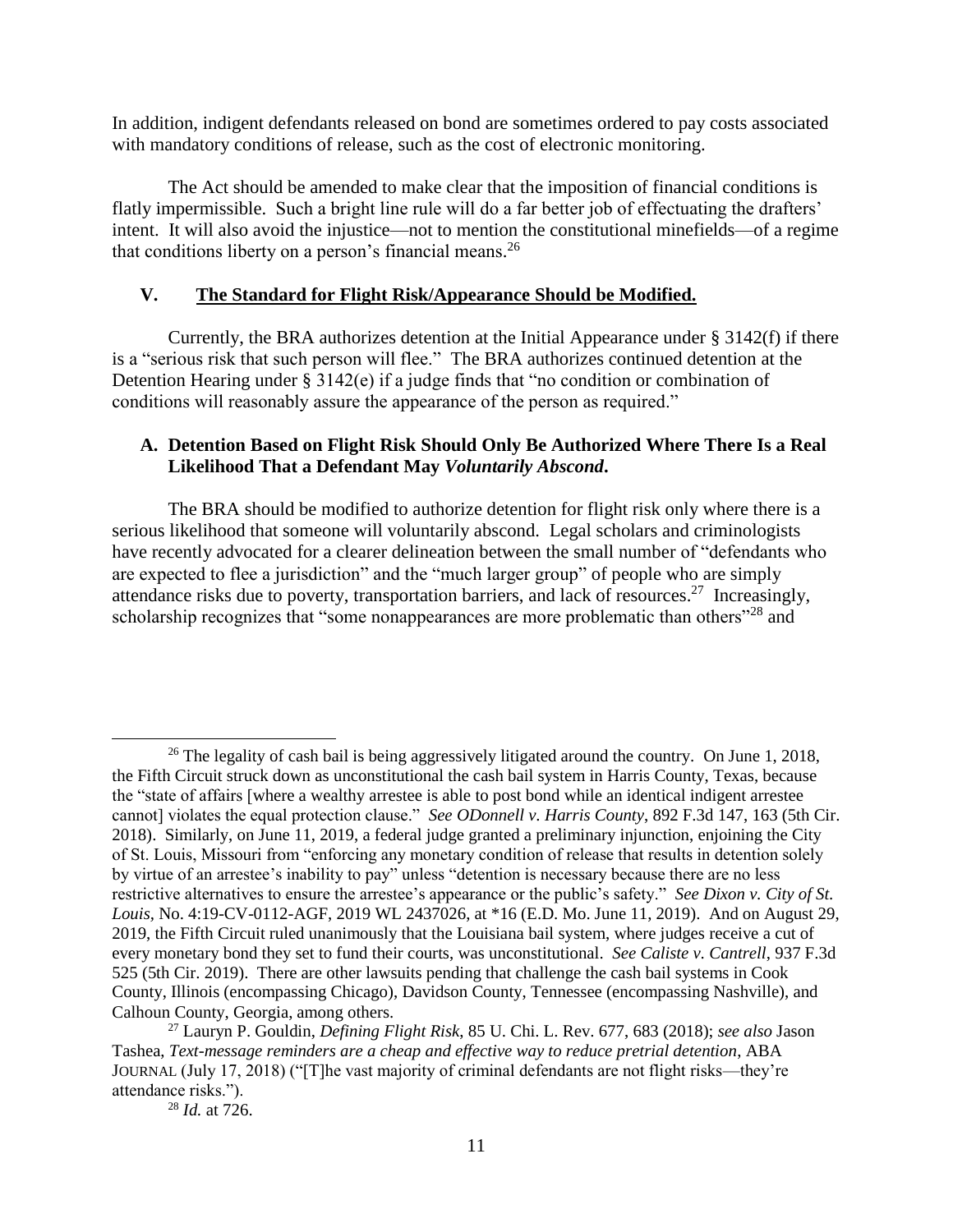"detention should be reserved for those who cannot be prevented or dissuaded from leaving the jurisdiction using less intrusive interventions."<sup>29</sup>

State level data further shows that most concerns about non-appearance (i.e. cases where the person is *not* fleeing to avoid prosecution) can be prevented in ways that are less costly and less restrictive than detention. One study was able to reduce rates of non-appearance from 25% to 6% by reminding people directly of their upcoming court date.<sup>30</sup> Another recent study found that text message reminders "reduced failures to appear by 26% relative to receiving no messages."<sup>31</sup> Partnering with community organizations, improving access to high-quality substance abuse treatment, and improving pretrial services support can also reduce rates of nonappearance.<sup>32</sup>

Where other factors may be responsible for appearance risks, such as inadequate transportation or drug addiction, a drug treatment program or vouchers for transportation may well meet the requirement that the judge impose the "least restrictive . . . conditions" that "will reasonably assure the appearance of the person as required" under  $\S 3142(c)(1)(B)$ .

#### <span id="page-11-0"></span>**B. Detention Based on Flight Risk Should Only Be Authorized When There is a High Risk of Imminent and Intentional Non-Appearance.**

The BRA's provisions regarding flight risk and failures-to-appear must be revised, because they have become catchalls and contribute to the rising federal pretrial detention rate. The legislative history of the Bail Reform Act of 1966 indicates that Congress was primarily concerned about identifying and detaining people who might *flee to avoid prosecution*. One preliminary version of the bill, for example, specified that penalties for non-appearance applied only to a defendant who "fail[ed] to comply with the terms of his release with intent to avoid prosecution; the service of his sentence, or the giving of testimony."<sup>33</sup> As Deputy Attorney General of the United States Ramsey Clark testified, "the test [as to whether a penalty would apply to a defendant] is whether he failed to appear *with intent* to avoid prosecution."<sup>34</sup>

<sup>29</sup> *Id.* at 686; *see also* John S. Goldkamp, *Fugitive Safe Surrender: An Important Beginning*, 11 Criminology & Pub. Pol. 229, 429–30 (drawing a distinction between "active flaunters" and "inadvertent absconders").

<sup>30</sup> Gouldin, *supra* note 27, at 731 (citing data from Coconino County, Arizona); *see also* Rachel A. Harmon, 115 Mich. L. Rev. 337–38 (noting that "[j]urisdictions can increase appearance pursuant to citations by screening out the suspects least likely to appear if cited; by reducing obstacles to appearing as required; and by optimizing consequences for failures to appear"); Marie VanNostrand et al., *State of the Science of Pretrial Release Recommendations and Supervision*, Pretrial Justice Institute (June 2011) ("All . . . studies concluded that court date notifications in some form are effective at reducing failures to appear in court.").

<sup>31</sup> Brice Cook et al., *Using Behavioral Science to Improve Criminal Justice Outcomes*, UChicago Crime Lab & Ideas 42 (January 2018), [https://www.ideas42.org/wp-content/uploads/2018/03/Using-](https://www.ideas42.org/wp-content/uploads/2018/03/Using-Behavioral-Science-to-Improve-Criminal-Justice-Outcomes.pdf)[Behavioral-Science-to-Improve-Criminal-Justice-Outcomes.pdf.](https://www.ideas42.org/wp-content/uploads/2018/03/Using-Behavioral-Science-to-Improve-Criminal-Justice-Outcomes.pdf)

<sup>32</sup> Gouldin, *supra* note 27, at 732.

<sup>33</sup> *Federal Bail Procedures Hearings Before the Subcommittee on Constitutional Rights and the Subcommittee on Improvements in Judicial Machinery of the Committee on the Judiciary United States Senate*, 89th Cong. 5 (1965) [hereinafter 1965 Hearings] (text of S. 1357).

<sup>34</sup> *Id.* at 33 (statement of Ramsey Clark) (emphasis added).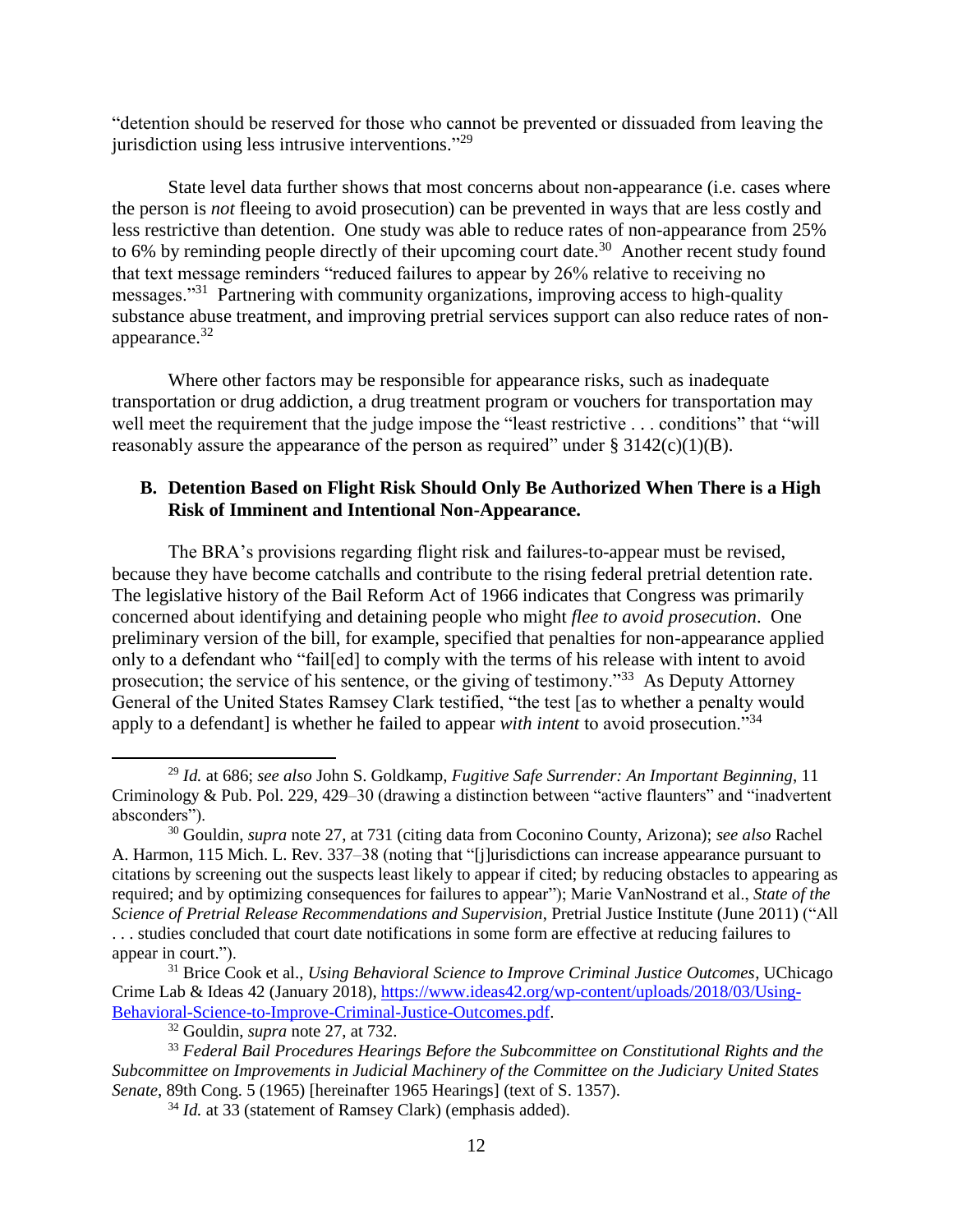Legislative history accompanying the Bail Reform Act of 1984 reveals a continued focus on the need to prevent high-level, wealthy drug defendants from fleeing to avoid prosecution. In his 1984 testimony, Deputy Attorney General James Knapp emphasized that "detention to assure appearance at trial" was appropriate for "habitual and violent criminals and major drug traffickers." <sup>35</sup> He then cited a case where "a bond of \$1 million was forfeited in the Southern District of Florida after a reputed head of a major marijuana smuggling operation failed to appear for trial" as an example of a case in which pretrial detention was appropriate.<sup>36</sup> In fact, however, the typical federal drug defendant does not have the funds to hire his own lawyer, let alone the means or wherewithal to flee the city, state, or country.

Legislative history supports modifying the Bail Reform Act to specify that risk of flight must be "imminent" and "intentional" for a Detention Hearing to be held. Regarding the imminence of flight, the government wanted to prioritize detention for people who would flee immediately upon release. Indeed, the 1964 Report of the Attorney General's Committee on Poverty and the Administration of Criminal Justice expressed a concern about "imminent flight."<sup>37</sup> Notably, this point of view was adopted by Senator Fong, then a member of the Committee on the Judiciary, who urged courts to place "reasonable restrictions on association or movement" in order to "prevent<sup>[]</sup> *imminent* flight.<sup>"38</sup> The legislative history also supports an emphasis on the intentionality of the flight. When Deputy Attorney General Ramsey Clark testified to the Senate, he made it clear that the executive branch placed great importance on a person's intent and was in favor of a statute where "the Government would have the obligation or the burden of coming forward with some evidence of willfulness on the part of the defendant in connection with his failure to appear," before imposing penalties.  $39$ 

# <span id="page-12-0"></span>**VI. The Presumptions of Detention Should be Clarified and Modified.**

The BRA includes a statutory presumption in favor of detention in many federal cases.<sup>40</sup> The language of the BRA has improperly led federal judges to feel that most presumption cases should result in detention, and many judges have a near-blanket policy of detaining defendants in presumption cases. Relatedly, there is a great deal of confusion among the bench and bar alike over how the presumptions operate.

#### <span id="page-12-1"></span>**A. Eliminate or Limit Certain Presumptions Of Detention.**

The presumptions of detention in the Bail Reform Act restrict judicial discretion, undermine the constitutional presumption of innocence, and are responsible for a massive increase in the pretrial detention rate. The presumptions of detention also run counter to the BRA's presumption of release. Other provisions of the BRA already account for the seriousness of the offense, rendering the presumption superfluous. The BRA specifically requires judges to consider "the nature and circumstances of the offense charged" and "the weight of the evidence"

<sup>36</sup> *Id.*

<sup>35</sup> *1984 Hearings*, *supra* note 23, at 233 (Statement of James I.K. Knapp).

<sup>37</sup> *See 1965 Hearings, supra* note 33, at 211 (text of S. 1357) (emphasis added).

<sup>38</sup> *Id.* at 16 (emphasis added).

<sup>39</sup> *Id.* at 33.

 $40$  18 U.S.C. § 3142(e)(3).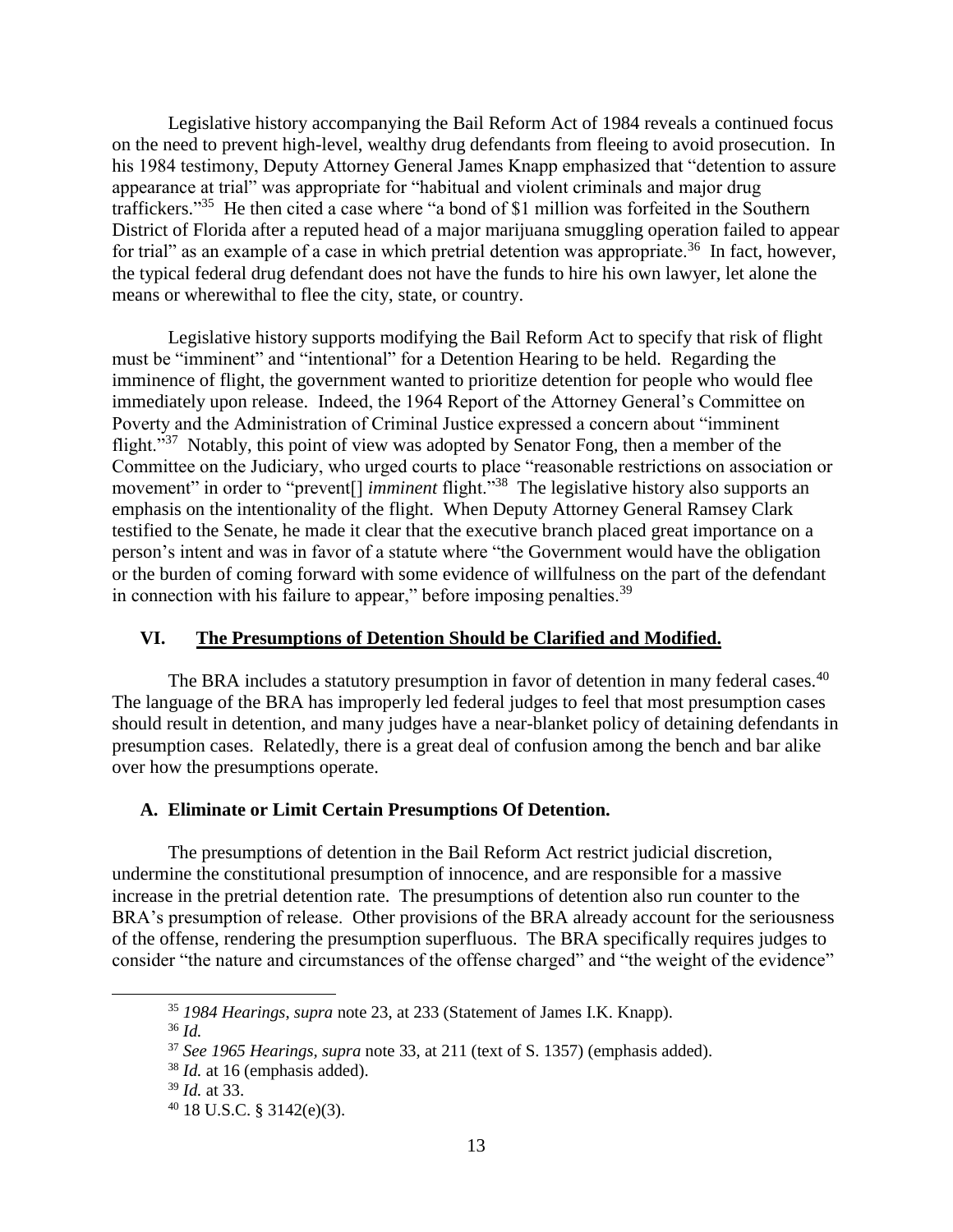at the Detention Hearing.<sup>41</sup> And, even without the presumptions, judges will retain the authority to detain defendants in serious cases.

The Administrative Office of the U.S. Courts released an important empirical study about the § 3142(e)(3) presumption and release rates, entitled *The Presumption for Detention Statute's Relationship to Release Rates*. The study made several key findings that support eliminating certain presumptions.<sup>42</sup>

First, pretrial services officers recommend release less frequently in § 3142(e)(3) presumption cases than non-presumption cases, especially for low-risk people. For low-risk people in category 1 (meaning little to no criminal history and a stable personal background<sup>43</sup>), pretrial services recommended release in 93% of non-presumption cases, compared to only 68% of presumption cases.<sup>44</sup> The numbers between presumption and non-presumption cases begin to converge as risk levels increase.<sup>45</sup>

Second, release rates are higher for low-risk non-presumption defendants than low-risk § 3142(e)(3) presumption defendants, meaning there may be some "unnecessary detention." At the lowest risk level, people with non-presumption cases were released 94% of the time, while people with presumption cases were released only 68% of the time.<sup>46</sup> This suggests that the purported purpose of the presumption—to detain high-risk people who were likely to pose a danger to the community if released—was not being fulfilled.<sup>47</sup> "[W]ere it not for the existence of the presumption, these defendants might be released at higher rates."<sup>48</sup>

Third, the § 3142(e)(3) presumption failed to correctly identify those who are most likely to recidivate, fail to appear, or be revoked for technical violations. For example, other than category 1 presumption cases, presumption rearrest rates were *lower* than non-presumption rearrest rates (for category 1, presumption rearrest rates were only slightly higher than nonpresumption cases).<sup>49</sup> Similarly, for category 1 and 2 defendants, non-presumption cases were revoked for technical violations at a lower rate than presumption cases. However as risk levels increased there was no difference in revocation rates for technical violations for category 3 defendants. Notably, for risk categories 4 and 5, non-presumption cases were actually more likely to be revoked than presumption cases—again showing that the presumptions have little predictive value in the cases where they should matter most.<sup>50</sup> Finally, across all risk categories,

 $\overline{a}$ 

<sup>42</sup> *See* Amaryllis Austin, *The Presumption for Detention Statute's Relationship to Release Rates*, 81 Federal Probation Journal 52 (Sept. 2017), [https://www.uscourts.gov/sites/default/files/81\\_2\\_7\\_0.pdf.](https://www.uscourts.gov/sites/default/files/81_2_7_0.pdf)

<sup>43</sup> In the study, the Pretrial Risk Assessment Tool was used to identify defendants' risk level. *Id*. at 54. The tool puts defendants into a one of five categories based on their response to 11 questions. *Id*. at 55. These categories are different than a defendant's Criminal History Category under the U.S. Sentencing Guidelines.

 *Id*. at 56. <sup>45</sup> *Id*. *Id*. at 57. *Id*. at 56–57. *Id*. at 57. *Id*. at 58. *Id*. at 59–60.

 $41$  18 U.S.C. § 3142(g).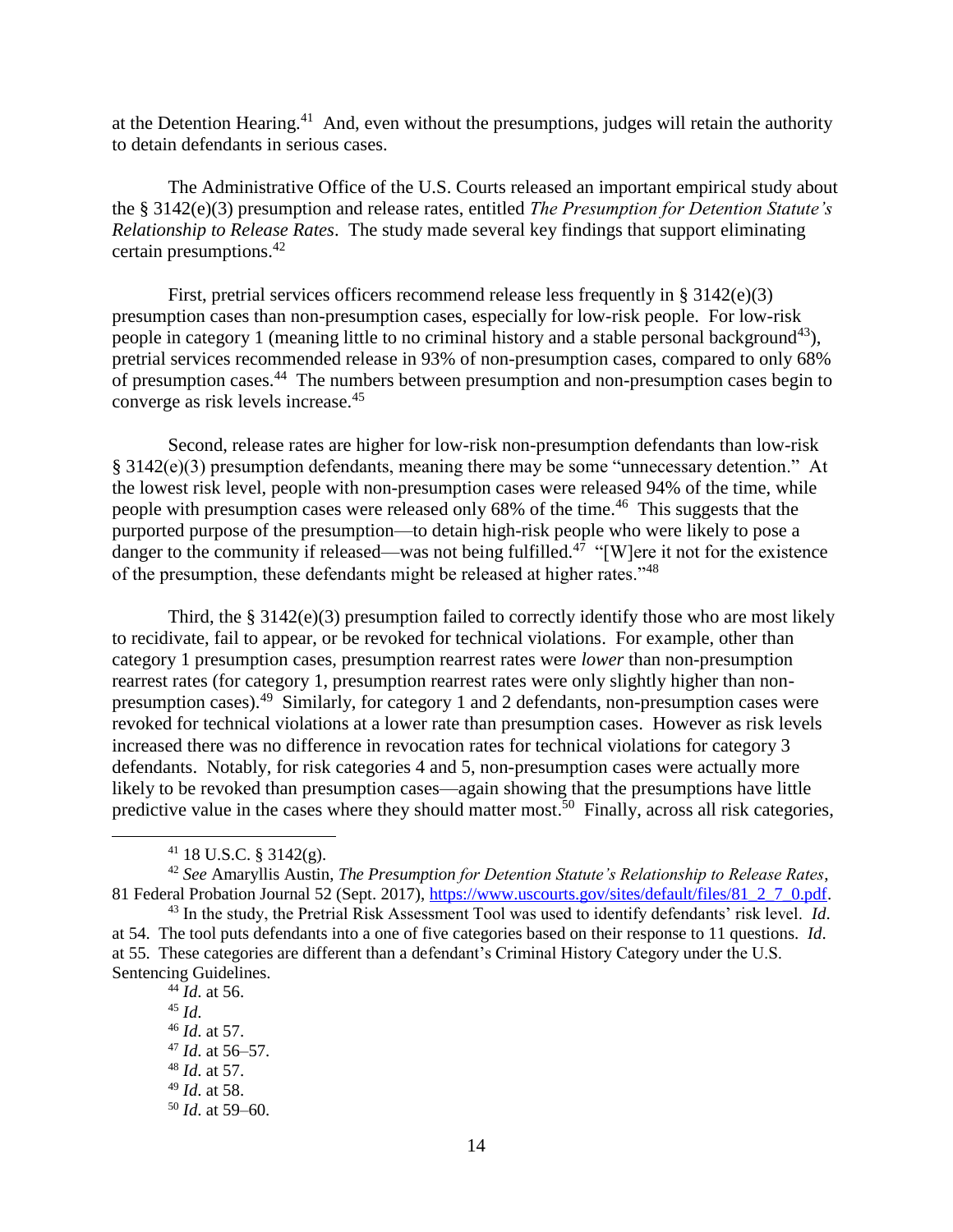there was no significant difference in rates of failure to appear between presumption and nonpresumption cases.<sup>51</sup>

The study concluded that "the presumption was a poorly defined attempt to identify highrisk defendants based primarily on their charge, relying on the belief that a defendant's charge was a good proxy for that defendant's risk."<sup>52</sup> The study goes on to state that the presumption has become "an almost de facto detention order in almost half of all federal cases. Hence, the presumption has contributed to a massive increase in the federal pretrial detention rate, with all of the social and economic costs associated with high rates of incarceration."<sup>53</sup>

#### <span id="page-14-0"></span>**B. Clarify the Presumptions to Grant Judges More Discretion and Bring the Statute In Line With Case Law.**

Even if certain presumptions are not eliminated, the statutory language should be clarified to ensure that judges have the authority to make individualized, discretionary decisions in presumption cases. This will also promote judicial efficiency, ensuring that courts of appeals are not required to clarify the meaning of the statute for lower courts.

Moreover, the rules in §  $3142(e)(2)$  and (3) should not be called "presumptions" at all, because that is not how they operate. A presumption typically shifts the burden of proof to one party; the presumption in § 3142(e) does not. Instead, the burden of proof/persuasion continues to rest with the government at all times. This presumption merely imposes on the defendant a burden of *production*, requiring the defendant to present some evidence that he/she will not flee and some evidence that he/she will not pose a danger to the community.<sup>54</sup>

Given the confusing language of the statute, courts have struggled with how to interpret and apply the presumption. Tellingly, a seminal case on the issue begins its extensive discussion of the presumption by saying, "We must first decide what the rebuttable presumption means," and continues, "Congress did not precisely describe how a magistrate will weigh the presumption, along with (or against) other § 3142(g) factors.<sup>"55</sup>

 $\overline{a}$ 

<sup>54</sup> *See, e.g.*, *United States v. Jessup*, 757 F.2d 378, 380–84 (1st Cir. 1985) (holding that the government bears the burden of *persuasion* at all times while a defendant just bears a burden of *production*, which entails producing "some evidence" under § 3142(g)); *United States v. Dominguez*, 783 F.2d 702, 707 (7th Cir. 1986) (engaging in lengthy analysis of the different burdens the presumption places on each party, explaining that the defendant rebuts the presumption by producing "some evidence" under  $\S$  3142(g), and concluding that after it is rebutted, "the presumption remains in the case as an evidentiary finding militating against release, to be weighed along with other evidence relevant to factors listed in § 3142(g)"); *United States v. Alatishe*, 768 F.2d 364, 371 (D.C. Cir. 1985) (holding that the defendant has a burden of production and only needs "to offer some credible evidence contrary to the statutory presumption"); *United States v. Chimurenga*, 760 F.2d 400, 405 (2d Cir. 1985) (holding that the burden of *persuasion* rests with the government, not the defendant).

<sup>55</sup> *Jessup*, 757 F.2d at 380, 384.

<sup>51</sup> *Id*. at 60.

<sup>52</sup> *Id*.

<sup>53</sup> *Id*. at 61.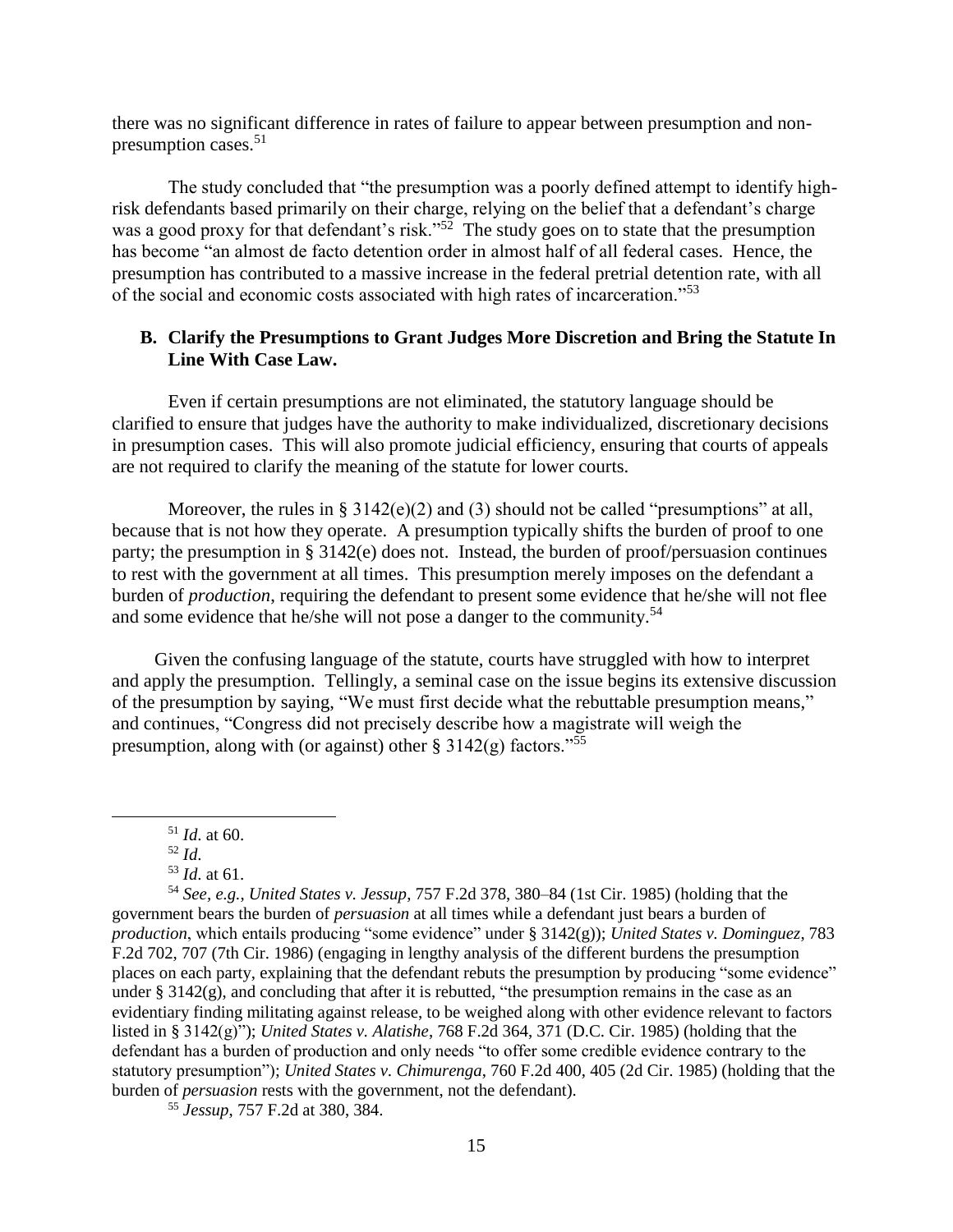Anecdotal information gathered during our courtwatching reveals that courts rarely understand how the presumption is supposed to operate, resulting in its misapplication in practice. For example, it is rare for judges to follow the two-step process of first analyzing whether the presumption has been rebutted and then weighing the presumption against the other evidence under § 3142(g). In practice, many judges feel that the presumption is a de facto directive by Congress that ties their hands and requires detention. For these reasons, the wording of the presumption should be changed to make it easier for judges to understand how it is supposed to work in practice.

## <span id="page-15-0"></span>**C. Eliminate or Substantially Limit The Presumption Of Detention That Specifically Applies to People Charged in Federal Drug and Gun Cases.**

Section 3142(e)(3) contains a presumption of pretrial detention in drug and gun cases that applies in approximately 45% of all federal cases. The AO study found that the presumption applied in 93% of all federal drug cases.<sup>56</sup> The presumption has resulted in high detention rates. From 1995 to 2013, the percentage of people charged with drug crimes who were jailed while awaiting trial increased from 76% to 84%.<sup>57</sup>

It is important to address the drug presumption because drug crimes make up nearly 30% of the federal docket nationwide.<sup>58</sup> In contrast, when the BRA was enacted in 1984, drug crimes made up just 18% of the federal docket.<sup>59</sup> Moreover, in the ensuing years men of color have borne the brunt of our federal drug laws; data shows that they ultimately face longer prison terms than whites arrested for the same offenses with the same prior records. $60$ 

The drug and gun presumptions should be eliminated or substantially limited because they sweep too broadly. The BRA's drug presumption applies to any drug offense for which the maximum term of imprisonment is ten years or more—not just those that carry a mandatory minimum penalty.<sup>61</sup> This encompasses virtually all federal drug offenses, including all offenses involving any amount of a drug stronger than marijuana and 50 kilograms or more of marijuana.<sup>62</sup>

<sup>56</sup> Austin, *supra* note 42, at 55.

<sup>57</sup> *Id.* at 53.

<sup>58</sup> U.S. SENT'G COMM'N, *Overview of Federal Cases—Fiscal Year 2018*, at 4, [https://www.ussc.gov/sites/default/files/pdf/research-and-publications/research](https://www.ussc.gov/sites/default/files/pdf/research-and-publications/research-publications/2019/FY18_Overview_Federal_Criminal_Cases.pdf)[publications/2019/FY18\\_Overview\\_Federal\\_Criminal\\_Cases.pdf.](https://www.ussc.gov/sites/default/files/pdf/research-and-publications/research-publications/2019/FY18_Overview_Federal_Criminal_Cases.pdf)

<sup>59</sup> John Scalia, *Federal Drug Offenders, 1999 with Trends 1984-99*, U.S. Dep't of Justice Bureau of Justice Statistics Special Report at 1 (Aug. 2001), [https://www.csdp.org/research/fdo99.pdf.](https://www.csdp.org/research/fdo99.pdf)

<sup>60</sup> *See* Sonja B. Starr & M. Marit Rehavi, *Racial Disparity in Federal Criminal Sentences*, 122 J. Pol. Econ. 1349 (2014); *see also* Marc Mauer, *The Impact of Mandatory Minimum Penalties in Federal Sentencing*, 94 Judicature 6 (July–Aug. 2010) ("Mandatory minimum penalties have not improved public safety but have exacerbated existing racial disparities within the criminal justice system."); U.S. SENT'G COMM'N, *Mandatory Minimum Penalties in the Federal Criminal Justice System* 350 (Oct. 2011), [https://www.ussc.gov/sites/default/files/pdf/news/congressional-testimony-and-reports/mandatory](https://www.ussc.gov/sites/default/files/pdf/news/congressional-testimony-and-reports/mandatory-minimum-penalties/20111031-rtc-pdf/Chapter_12.pdf)[minimum-penalties/20111031-rtc-pdf/Chapter\\_12.pdf](https://www.ussc.gov/sites/default/files/pdf/news/congressional-testimony-and-reports/mandatory-minimum-penalties/20111031-rtc-pdf/Chapter_12.pdf) (finding that the cumulative sentencing impacts of criminal history and weapon involvement are "particularly acute for Black drug offenders").

<sup>61</sup> *See* 18 U.S.C. § 3142(e)(3)(A).

<sup>62</sup> *See* 21 U.S.C. §§ 841(b), 960(b).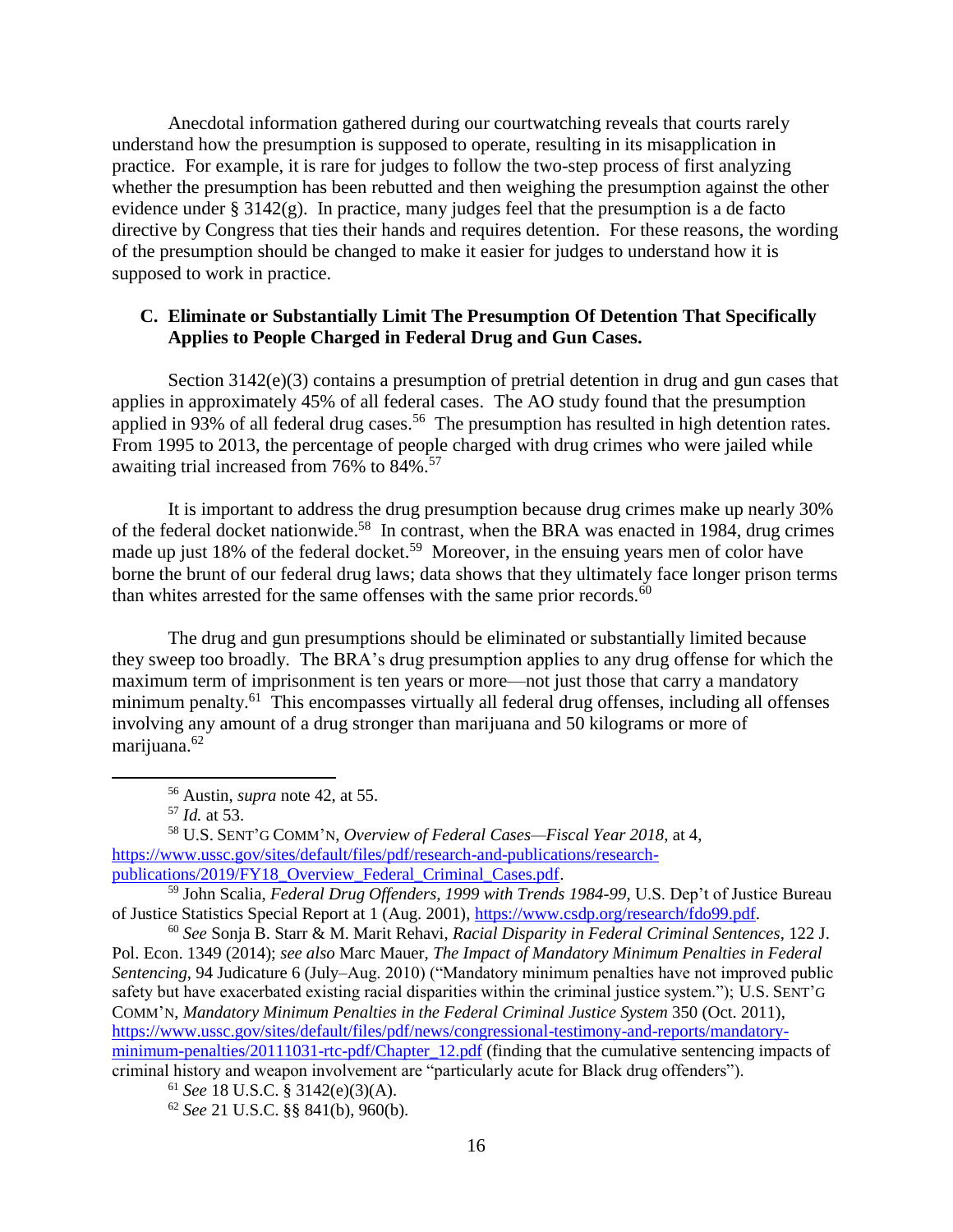Because it covers so many drug offenses, the drug presumption applies to kingpins and couriers alike, regardless of culpability. This is not what the Congress that passed the BRA intended. In fact, the drug presumption was not part of the original bill, and was only added later in the drafting stages.<sup>63</sup> Senator Strom Thurmond, the Chair of the Senate Judiciary Committee, remarked that a presumption of detention for "grave drug offense[s]" was needed because "[i]t is well known that drug trafficking is carried on to an unusual degree by persons engaged in continuing patterns of criminal activity" and "these persons have both the resources and foreign contacts to escape to other countries with relative ease[.]"<sup>64</sup> But, today, the drug presumption applies equally to a poor person with no criminal history who is alleged to possess only 1 gram of cocaine as it does to a true "kingpin" like Joaquin "El Chapo" Guzman. Likewise, we have heard from judges that the gun presumption is overbroad because it applies to cases in which a person may have possessed a weapon in a way that is only tangentially related to the underlying crime.

#### <span id="page-16-0"></span>**VII. The Definition of Dangerousness Should Be Modified.**

The statutory language that allows judges to detain anyone who "will endanger the safety of any other person or the community" is vague, overbroad, and results in more detention than is necessary to protect the community. The statute should be modified to comport with the original intent of Congress––that judges use this prong to detain only the "small but identifiable group of particularly dangerous defendants [for] whom neither the imposition of stringent release conditions nor the prospect of revocation of release can reasonably assure the safety of the community or other persons."<sup>65</sup>

#### <span id="page-16-1"></span>**A. Congress Intended Only a Small Minority of Defendants to Be Detained Based on Dangerousness, and Put Procedural Protections in Place to Ensure That Happened.**

From the Founding until the passage of the Bail Reform Act in 1984, judges were only permitted to detain people in order to mitigate their risk of flight, not on dangerousness grounds. Congress justified its departure from this historic norm in two ways. First, it pointed to the "growing problem of crimes committed by persons on release."<sup>66</sup> Second, it found that judges were already detaining people they considered dangerous, even without statutory authorization, by setting high money bond that defendants could not pay. The hope was that formally authorizing the detention of dangerous defendants would allow Congress to deal with the problem of crimes committed by defendants released pretrial, and would ensure that detention decisions were happening in a transparent manner.

<sup>63</sup> *See Senate Report of the Committee on the Judiciary on S. 1554, Subcommittee on the Constitution*, November 3, 1981 ("Senator DeConcini also offered an amendment which was approved 5- 0, creating a rebuttable presumption that an individual charged with a grave drug-related offense, for which a maximum penalty of 10 years or more may be imposed, is not likely to appear for trial and is likely to pose a risk to community safety if not detained. The Subcommittee then approved S. 1554, as amended by a recorded vote of 4-0.").

<sup>64</sup> S. Rep. No. 98-147, at 45–47 <sup>65</sup> S. Rep. No. 98-225, at 6.

<sup>66</sup> *Id.* at 6, 7, 10.